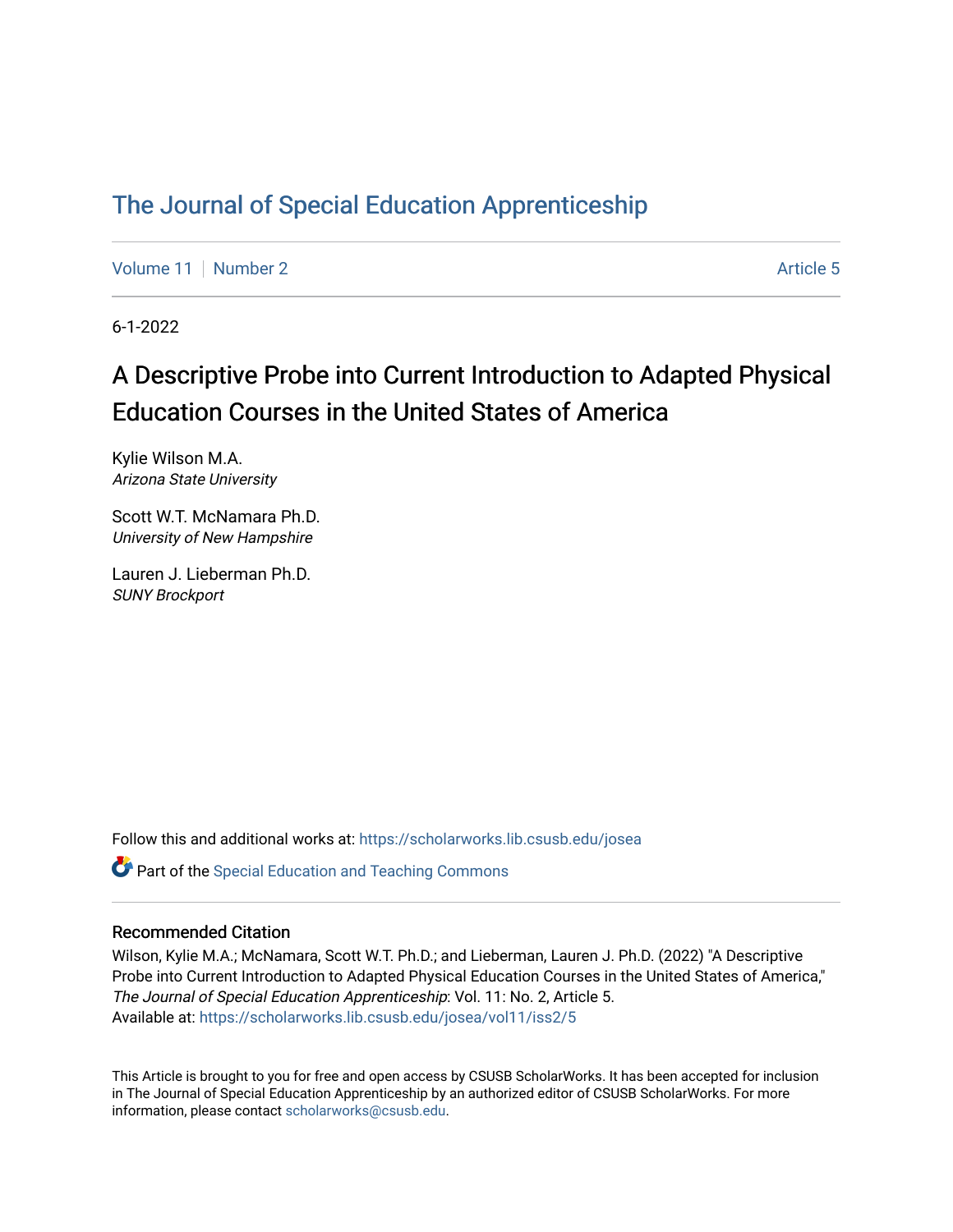ISSN 2167-3454

**JOSEA** 

THE JOURNAL OF SPECIAL EDUCATION **ÁPPRENTICESHIP** 

**Vol. 11(2) June 2022**

# **A Descriptive Probe into Current Introduction to Adapted Physical Education Courses in the United States of America**

<sup>1</sup>Kylie Wilson, M. A., <sup>2</sup>Scott W.T. McNamara, Ph.D., and 3 Lauren J. Lieberman, Ph.D. <sup>1</sup>Arizona State University; <sup>2</sup>University of New Hampshire; <sup>3</sup>SUNY Brockport

The number of public-school students with disabilities has increased in the last decade, as has support for teaching students with and without disabilities in the same setting. Consequently, sufficient adapted physical education (APE) training for pre-service physical education teachers is critical to ensure meaningful physical education experiences for all students. Few studies on how physical education teacher education (PETE) programs are preparing future physical educators to teach students with disabilities exist. The purposes of this study were to preliminarily describe current undergraduate APE introductory courses, including: (a) instructor demographics, (b) course characteristics, (c) course content and (d) practicum experiences. Twenty-six faculty members currently teaching an introduction to APE course completed a 35 item web-based survey (26% response rate). Demographic characteristics of instructors were mainly homogenous, suggesting a lack of diversity among those teaching these courses. Twenty-four reported their program offered a practicum. Varying coverage of APE concepts explicates important content gaps in curricula that may hinder the quality of physical education services for students with disabilities. These findings deepen the understanding of who is instructing the courses, how the APE introductory courses are being taught across the US, and can serve as a reference for creating and improving PETE programs.

*Keywords*: physical education teacher education; pre-service teacher; service learning

## **Acknowledgments**

Data collection and analysis occurred while S.M. was an assistant professor and K.W. was a master's student at the University of Northern Iowa.

## **Author Contributions**

Conceptualization, S.M., L.L., and K.W.; Methodology, S.M., L.L., and K.W.; Formal Analysis, K.W. and S.M.; Writing-Original Draft Preparation, K.W.; Writing-Review & Editing, K.W. S.M., and L.L..

# **Corresponding Author**

Scott McNamara

University of New Hampshire; 124 Main St, Durham, NH 03824; Scott.McNamara@unh.edu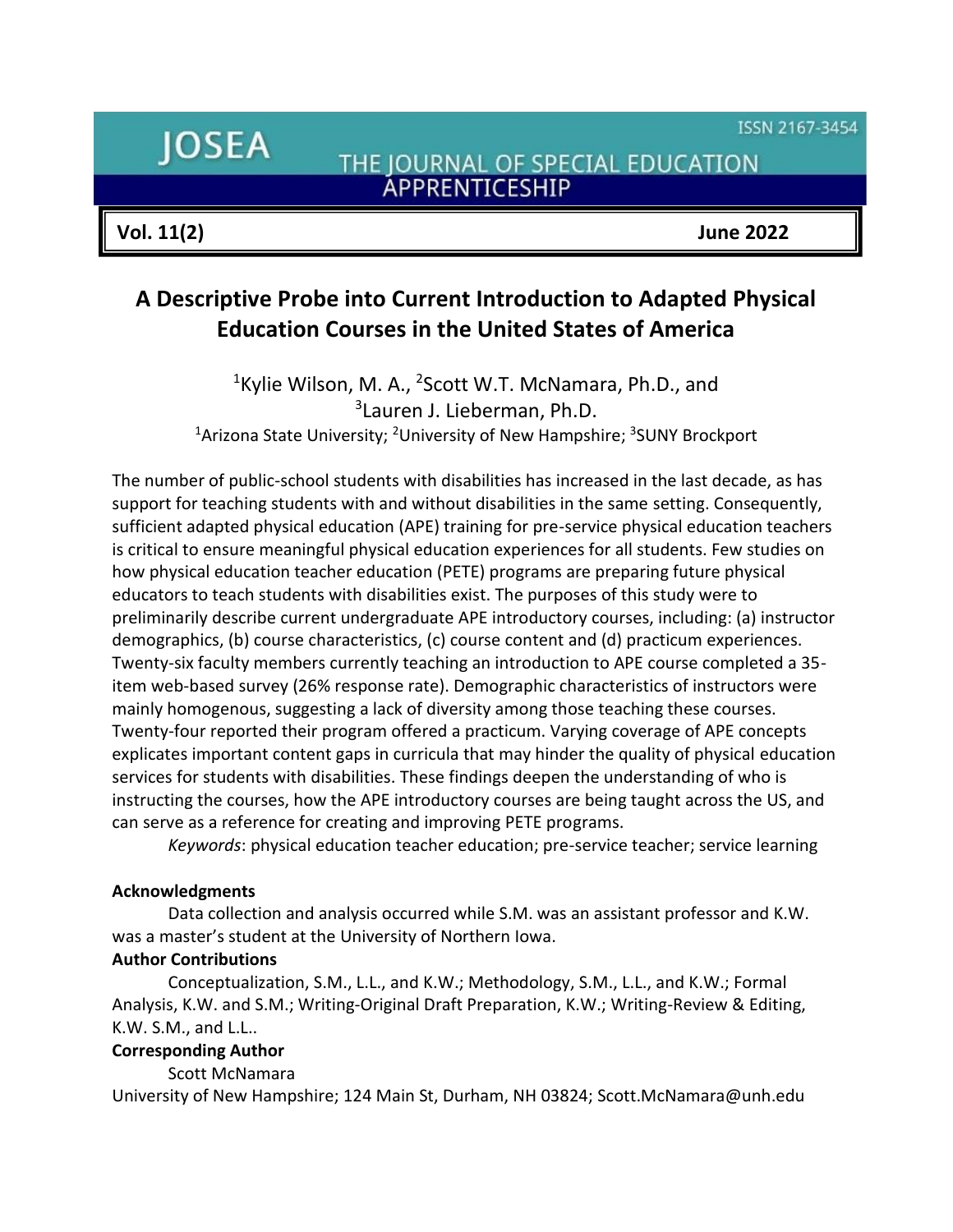Physical educators are responsible for teaching students with a wide range of abilities, including children with disabilities. However, physical educators frequently perceive their preparation from their Physical Education Teacher Education (PETE) programs to teach students with disabilities as insufficient (Block et al., 2016; Haegele et al., 2020; Hutzler et al., 2019; Lirgg et al., 2017), leading them to struggle to provide necessary education and services (Block et al., 2016; Kwon, 2018; Maher & Fitzgerald, 2020; Piletic & Davis, 2010; Tant & Watelain, 2016). These perceptions are paired with prior findings that PETE programs in many countries have no adapted physical education (APE) course requirements (Block et al., 2016), and those in the United States of America (USA) require only a single course ('paper', 'class', 'module' in international context) in APE for their degree requirements (Kwon, 2018; Piletic & Davis, 2010). Our current understandings of the status and content covered in APE introductory courses for undergraduates come from two key prior studies (Kwon, 2018; Piletic & Davis, 2010).

### **Course Offerings**

Piletic and Davis (2010) reported that of 128 surveyed undergraduate PETE programs, 69% indicated that only a single course of APE was offered in their program. While the remaining participants in their results did signify that there were additional APE courses available to students, only 6% of those participants reported that those courses were required. Although the Piletic and Davis study is over a decade old now, Kwon (2018) presented similar data. In a survey of 75 introduction to PETE faculty, Kwon reported 51% of participants offered a single introduction to APE course within their PETE program, and 73% reported requiring only one course for their PETE students. Further, more than 180 countries in the United Nations Convention on the Rights of Persons with Disabilities ratified that students with disabilities be included in physical activity in the school setting (United Nations, 2006). Thus, this seemingly universal lack of training among beginning physical educators becomes increasingly worrisome. **Course Content**

Further, there is no consensus related to the core content to be taught in APE introductory courses to ensure teachers feel confident and knowledgeable to teach all children. One possible guiding tool for curriculum development may be the Adapted Physical Education National Standards (APENS). The APENS consist of 15 standards that provide a national (USA)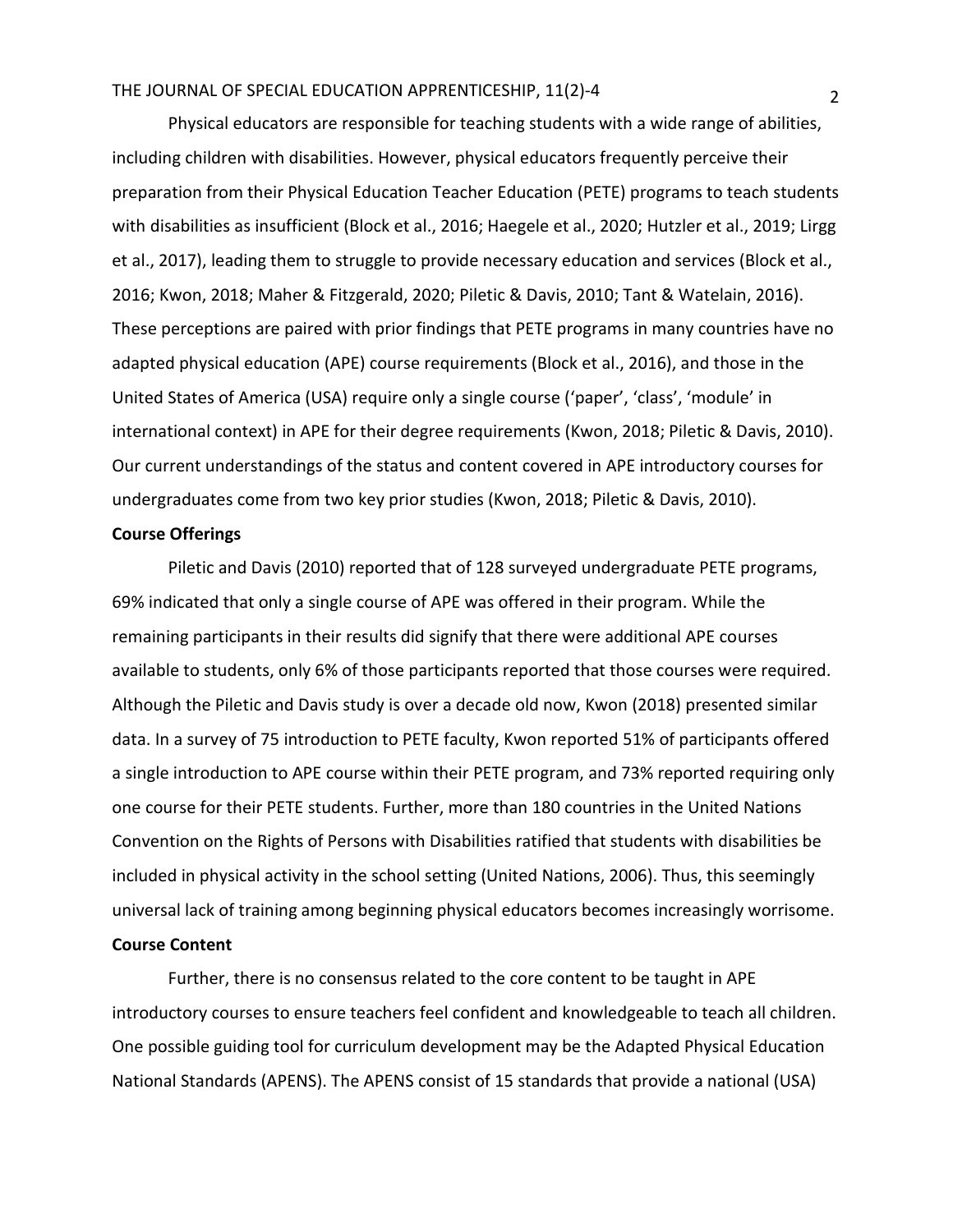standard for guiding APE professionals and their professional development (Kelly, 2019). Though APENS are professional standards, understanding what concepts from these standards are covered, if any, provides deeper insight into the current breadth of content APE introductory courses are covering.

Piletic and Davis (2010) surveyed faculty about the content scope and sequence in their introduction to APE courses by aligning reported covered content with the APENS. Their results suggested nine concepts were covered in the surveyed courses (e.g., unique attributes, instructional design & planning, or teaching), and were not equally addressed by all participants. For example, 63% of participants in Piletic and Davis' study (2010) reported covering disabilities, yet only 10% covered concepts related to legislation and history – a topic often reported as overlooked in the required APE coursework for PETE majors (Wilson et al., 2019). Similarly, Kwon (2018) surveyed faculty (N = 75) on the most important content covered in their APE introductory courses. Information about students with disabilities ranked highest by more than 50% of the participants and law/legislation ranked most important by less than 10%.

These findings are comparable to a recent syllabi analysis of APE introductory courses (*n* = 30) showing coverage of disabilities (physical and intellectual) were present on 70% of syllabi; but contrastingly, the syllabi analysis showed topics related to law covered in 50%, and history covered in 20% of participants' courses (McNamara et al., 2022). Still, legislation and history are important concepts in APE service delivery, as physical educators should be educated to abide by federal education laws and understand the impactful role meaningful PE affords for all students (Kelly, 2019; Wilson et al., 2019).

Other concepts reported to be minimally or not covered in APE introductory course content include communicating with other staff and colleagues, assessment of educational services, continuing education, ethics, and communication (Piletic & Davis, 2010); behavior management, consulting, curriculum development, and social and cognitive factors related to disabilities (Kwon, 2018); and collaboration and working with paraprofessionals (McNamara et al., 2021a). Though, fittingly, some of these concepts may be more appropriate related to professionals beyond the APE introductory course.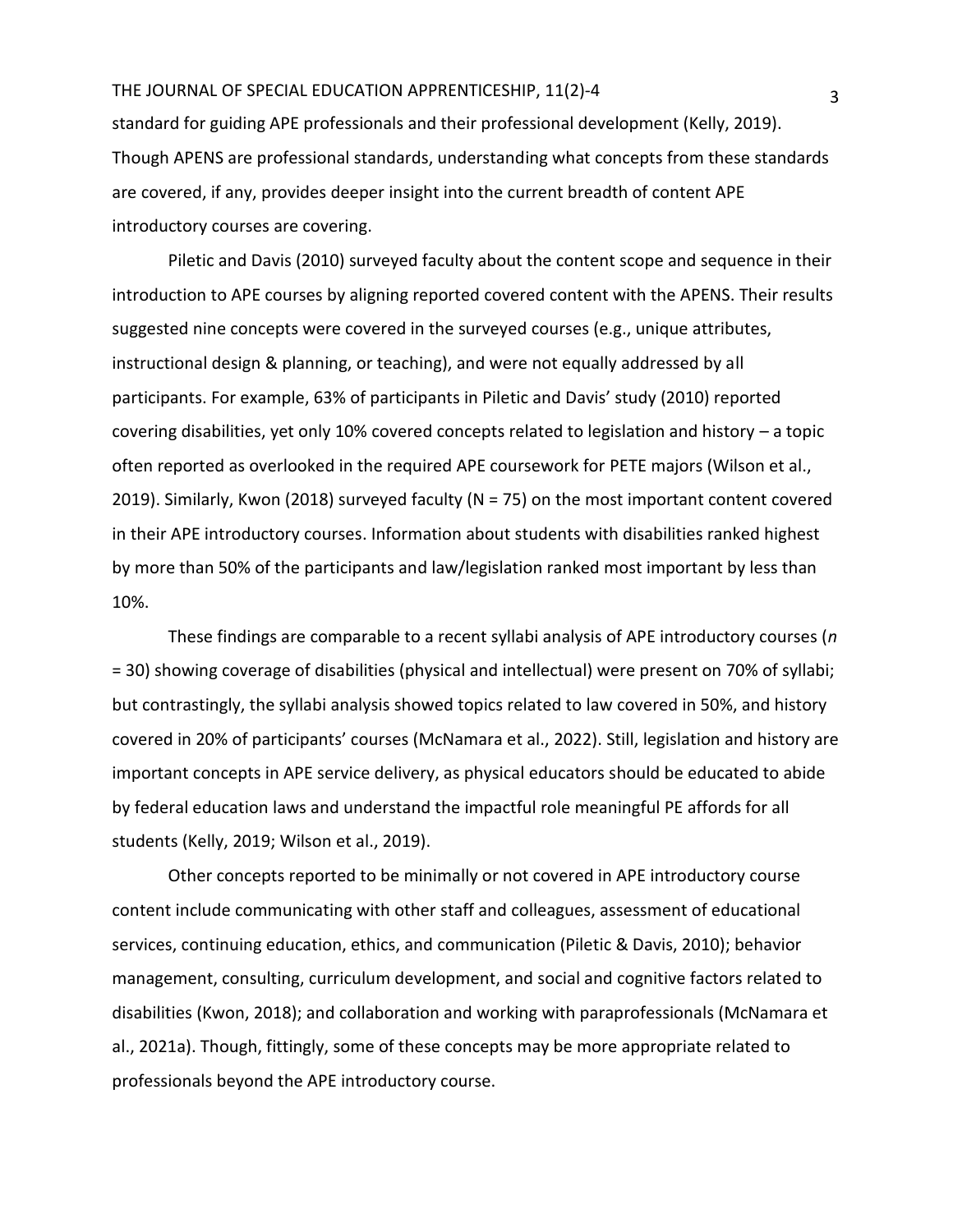#### **Practicum Experiences**

Previous research suggests that meaningful experiential learning may increase the perceived adequacy and attitudes towards teaching students with disabilities for physical educators (e.g., increased confidence, overall satisfaction working with students with disabilities, attitudes, understanding; McCracken et al., 2020; Taliaferro et al., 2015; Taliaferro & Bulger, 2020; Tant & Watelain, 2016; Woodruff & Sinelnikov, 2015). Specifically, Hodge and Jansma (1999) reported that pre-service physical educators' perspectives towards students with disabilities significantly alter from approximately 16 hours in a practicum experience. While Piletic and Davis (2010) reported many practicum requirements in the introduction to APE courses to be less than 16 hours (Piletic & Davis, 2010), Kwon (2018) reported approximately 72% of courses with a practicum required more than 16 hours. This increase should be interpreted cautiously, however, as Kwon (2018) reported that only two-thirds of surveyed courses required a practicum component, which is less than the 84% previously reported by Piletic and Davis (2010). With PETE students still expressing a desire for more experience working with students with disabilities, specifically in the areas of utilizing evidenced-based practices to improve students with disabilities' skills and performance, more research is needed to understand the status of practicums in the introduction to APE course (Taliaferro & Bulger, 2020; Woodruff & Sinelnikov, 2015). Though substantive research has been conducted on APE practicum experiences in PETE programs (Layne & Blasingame, 2018; Lirgg et al., 2017; Taliaferro & Bulger, 2020; Woodruff & Sinelnikov, 2015), data on the variety of implementation of these experiences remains limited (Case, 2021; Kwon, 2018; McEvoy et al., 2015; Piletic & Davis, 2010). Probing this variability may help determine which programs are most impactful for successfully preparing PE teachers for teaching students with disabilities, as well as what components are still largely lacking in pre-service APE training.

## **Purpose of the Study**

Though prior key studies did report on instructor characteristics such as education and specialization (Kwon, 2018; Piletic & Davis, 2010), specific demographics such as race/ethnicity and gender were not reported but could provide important insight on demographic diversity among APE instructors. This is especially important given the current movement to diversify PE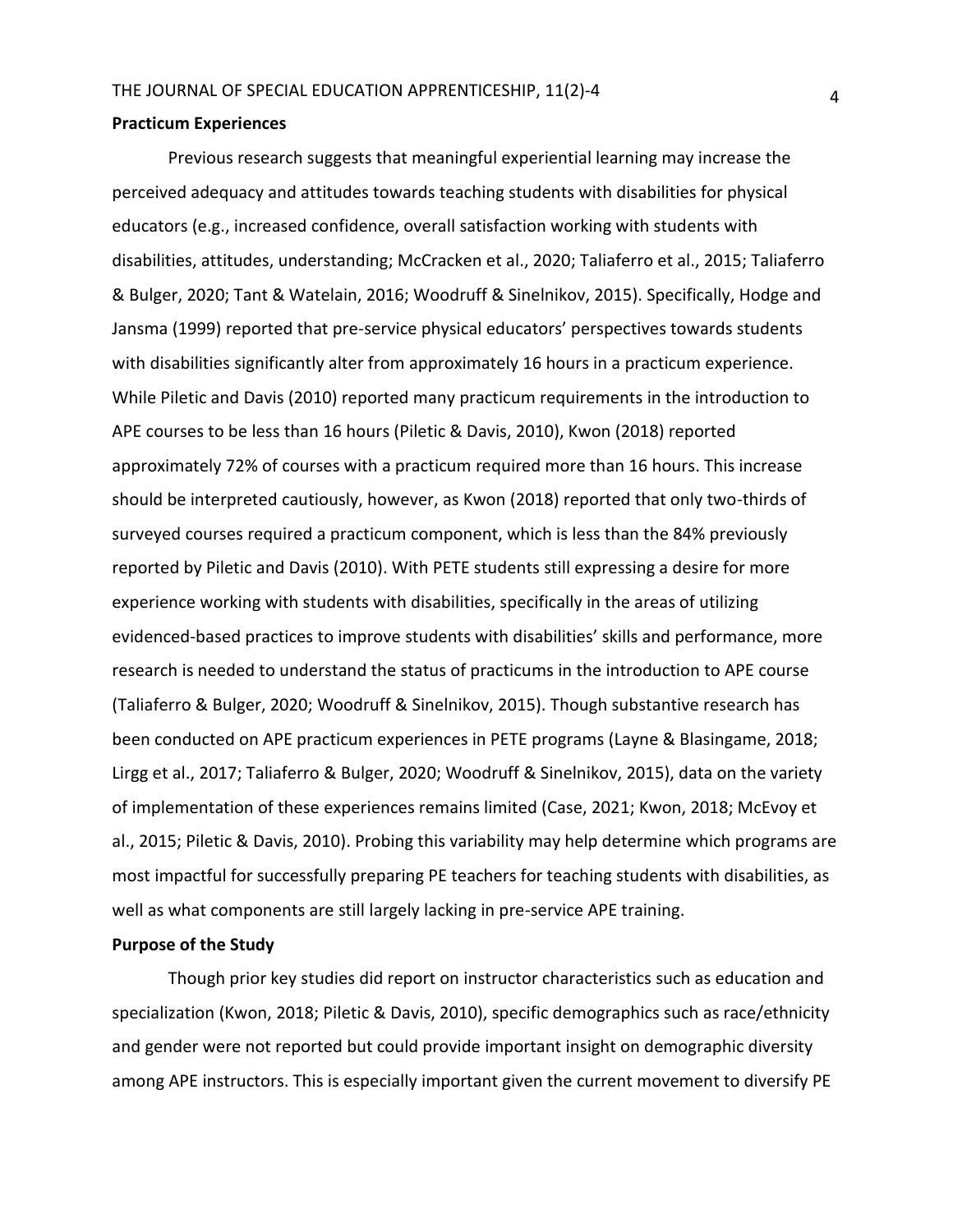professionals in relation to the demand for increased social justice among historically marginalized groups (Blackshear, 2020; Culp, 2020). Further, while physical educators in the USA are often relying on a single APE introductory course to prepare them to teach students with disabilities, there is a current lack of data used to inform curricular and pedagogical decisions for content in these collegiate courses. Through use of a survey modified from Piletic and Davis (2010), this investigation is a part of a larger investigation aimed to examine introduction to APE undergraduate courses from across the USA (McNamara et al., 2021a; McNamara et al., 2022). Specifically, the purpose of this study was to preliminarily describe current undergraduate APE introductory courses, including: (a) instructor demographics, (b) course characteristics, (c) course content, and (d) practicum experiences. Providing preliminary insight into these contextual characteristics will highlight the current status of APE introductory courses which can better guide curriculum development for existing and new PETE programs, as well as provide a starting point for more focused research into the benefits and drawbacks of noted variation in the examined characteristics.

#### **Methods**

#### **Participants**

This study was part of a larger project into undergraduate APE introductory in the USA (McNamara et al., 2021a; McNamara et al., 2022). Specifically, this study was a descriptive probe into undergraduate APE introductory course characteristics using data collected from a convenience sample (i.e., ease-of-access non-probability sampling) of APE introductory or adapted physical activity (APA) course instructors. The website stateuniversity.com was used to obtain a list of the 100 most popular PETE programs across the USA (2019), as no comprehensive list of all undergraduate PETE programs in the USA was obtainable (Piletic & Davis, 2010). The instructors of the introduction to APE courses were identified by reviewing the most relevant departments in the universities pertaining to PE, primarily the kinesiology departments. Next, the identified instructors were invited to participate in the study via email during the 2019-2020 school year. If the instructor of the APE course could not be readily identified, then the chair and/or secretary of the department responsible for the PE program was emailed and asked to forward the invitation to the introduction to APE instructor. The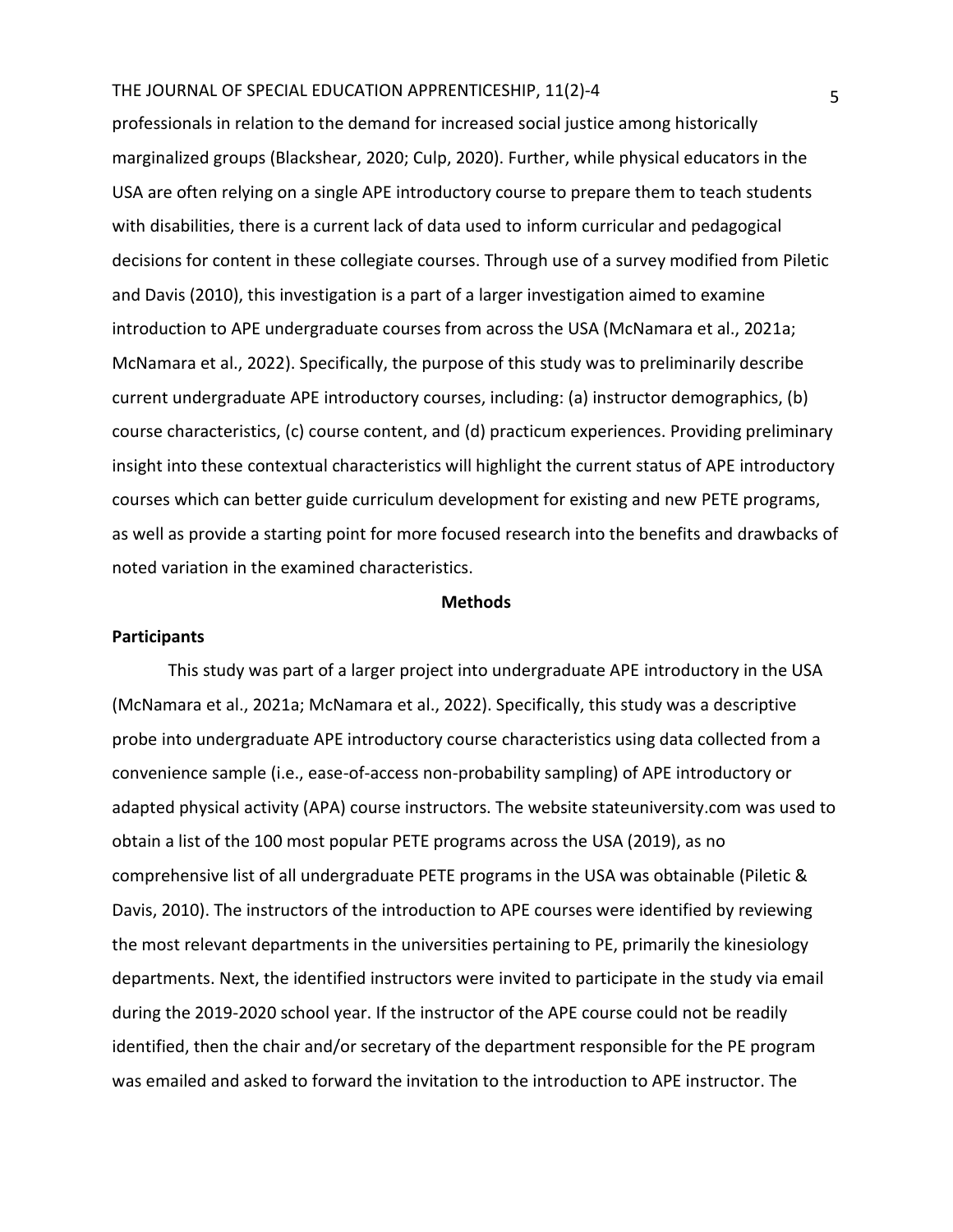inclusion criteria for the study consisted of: (a) the participants were currently the instructor for an undergraduate introduction to APE course, or a closely related introduction to APA course, and (b) had at least one semester of experience teaching the course. Informed consent was obtained via electronic acknowledgement prior to administering the survey and participants could withdraw at any time. Responses were anonymous and all data was confidentially stored securely in an encrypted database. All procedures were approved by the lead investigator's Institutional Review Board committee prior to data collection.

## **Data Collection**

The survey the investigators distributed was adapted from a descriptive survey used 'to describe the course profile, course content, mechanism of delivery, and the application of teacher standards on content for the introduction to APE course in PETE programs' (Piletic & Davis, 2010, p. 27). The research team reviewed and revised this instrument to better suit the purposes of this study, which included minor alterations in wording and sentence structure, as well as additional questions related to the practicum experience and required textbook(s) used in the course. The original survey demonstrated face validity via a 14-item rating form completed by experts in the field. After the initial adaptation of the survey for the current study, the modified instrument was also assessed for face validity by five experts in the field of APE for feedback on content relevance and question structure. Face validity methodology involves judging the alignment of survey items to the intended constructs to be assessed and is recommended in developing surveys for social science research (Boateng et al., 2018). These experts all worked in higher education across the USA with at least five semesters of experience teaching APE courses, as well as being former adapted physical educators. After receiving feedback, the researchers again examined and revised the survey. Examples of revisions included updating survey scope to include introductory physical activity courses, modifying language to be accepting of schools with different schedules (i.e., terms, semesters), and allowing for write-in answers to questions regarding practicum characteristics (e.g., age-level served, purpose of practicum). All changes were then agreed upon by the three investigators.

The finalized 35-question survey was divided into four sections: (a) instructor demographics, (b) course demographics, (c) practicum experience, and (d) course content. The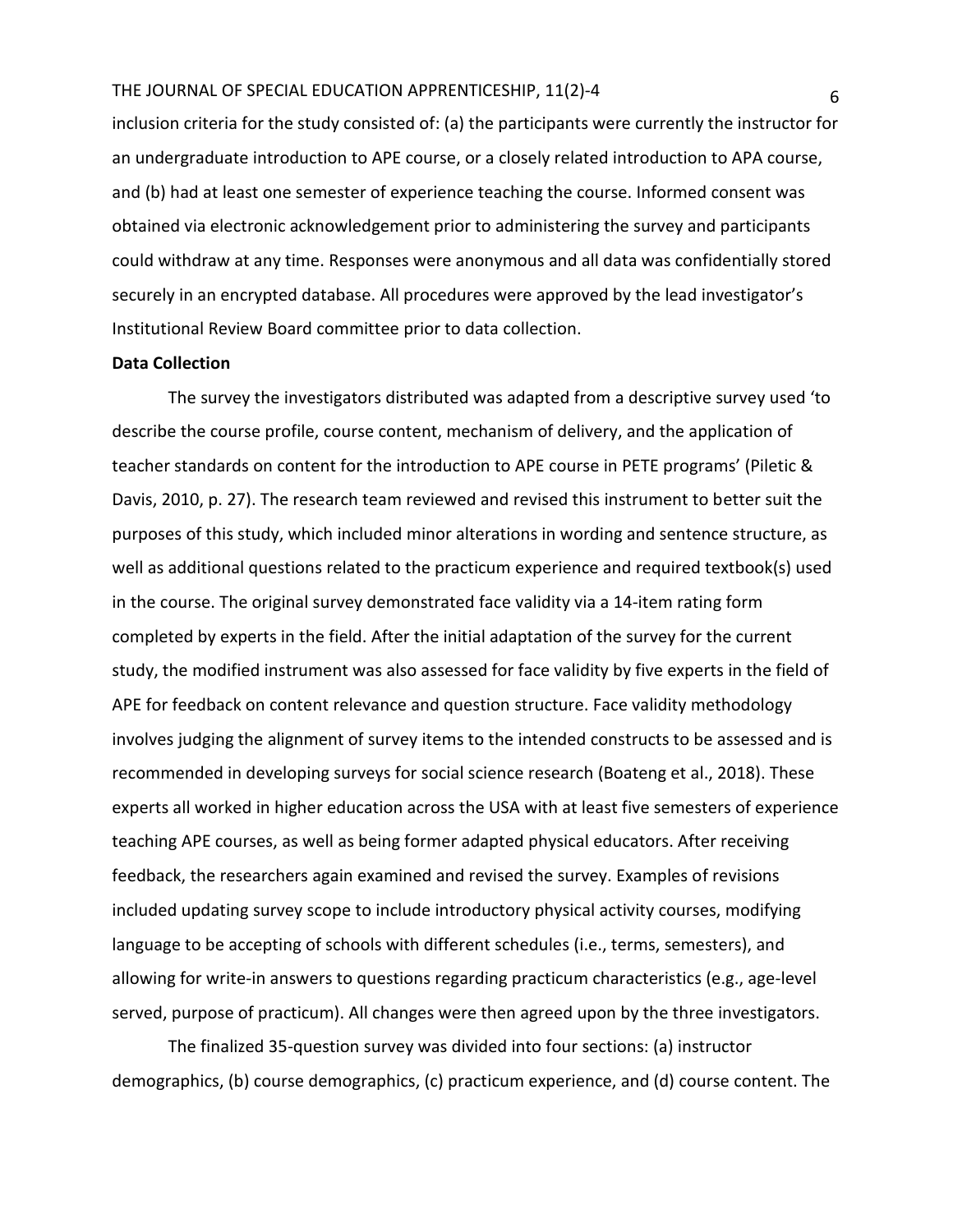12 questions related to the instructors' demographics, collected information such as age, gender, highest degree attained, and number of semesters teaching the introduction to APE course. The section that asked participants about demographics related to their introduction to APE courses included questions pertaining to the number of students usually enrolled in the course, the majors that took the course, and how often the course was offered. Nine questions were specific to practicum experiences that were offered as a component of the introduction to APE course. Questions included the number of hours expected to be completed, types of disabilities in the practicum, interactions with individuals with disabilities, and the purpose of the practicum. In the final section, three questions were used to examine the content and assignments in the course. The first question asked participants to identify the concepts derived from APENS standards that were addressed in their course from a prespecified list of standards. The second question asked participants to write in which textbooks were required in the introduction to APE course. The third question asked participants to describe the assignments given in the course.

#### **Results**

Of the 100 schools identified and contacted from the list, 52 responded (52% response rate). Half of the respondents (26%) reported no APE course provided by their program. Survey data included in analysis was collected from 26 (26% response rate) introduction to APE course instructors.

#### **Instructor Demographics**

Participants' ages ranged from 29 to 72 years (*M* = 48.42, *SD* = 13.73) and the number of semesters teaching the introduction to APE course ranged from 1 to 66 (*M* = 19.19, *SD* = 21.80). The majority of participants identified as white (92%) and female (69%), with 77% indicating their position as tenure track professor. Sample demographic statistics are displayed in Table 1.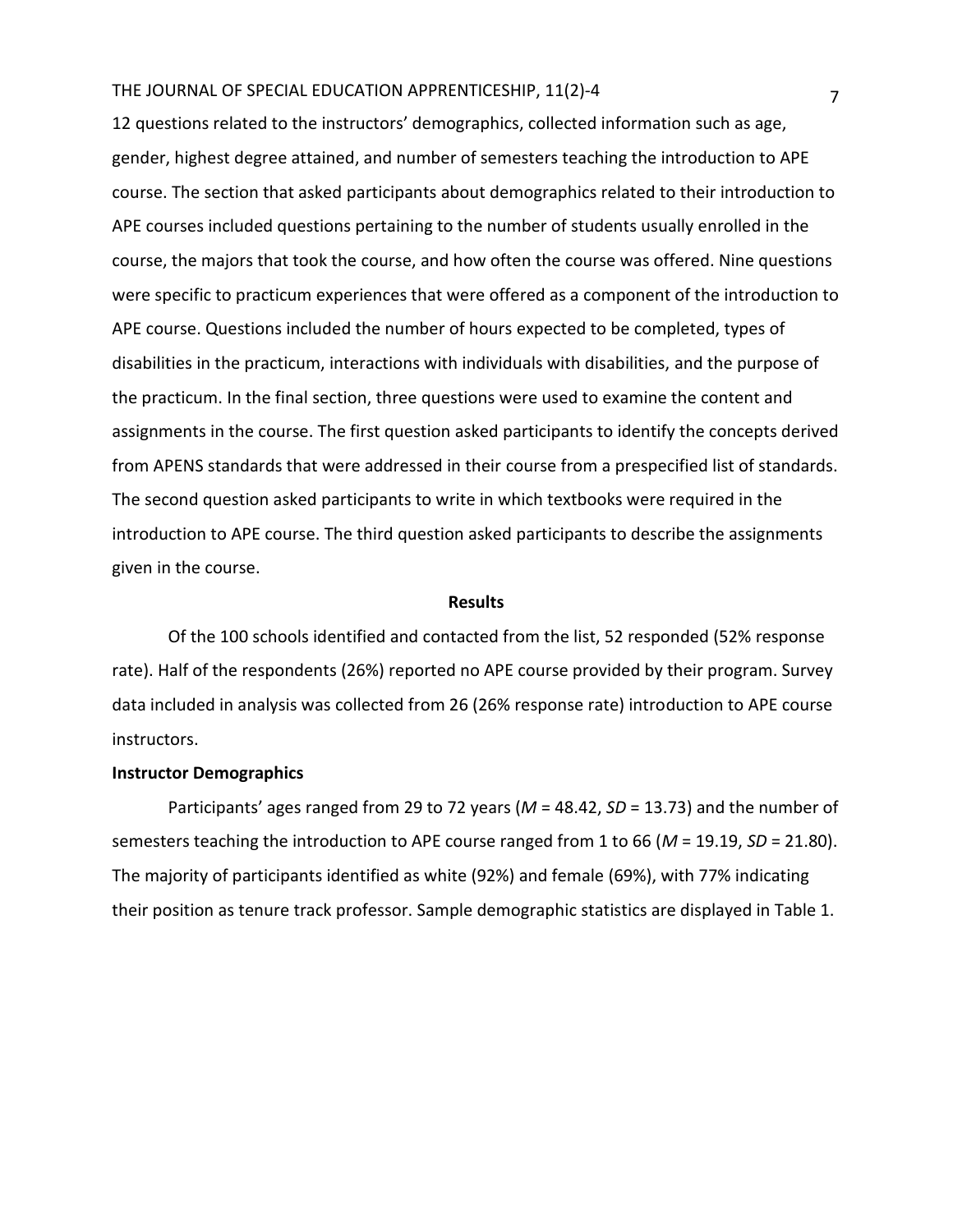## **Table 1**

*Participant Demographics*

| Item Description                             | % (n)     |
|----------------------------------------------|-----------|
| Gender                                       |           |
| Female                                       | 69% (18)  |
| Male                                         | 31% (8)   |
| Position at their university                 |           |
| <b>Tenure Track Professor</b>                | 77% (20)  |
| Lecturer                                     | $8\%$ (2) |
| Adjunct                                      | 4% (1)    |
| Other                                        | 12% (3)   |
| Race/ethnicity                               |           |
| White                                        | 92% (24)  |
| Asian                                        | 4% (1)    |
| <b>Black or African American</b>             | $4\%$ (1) |
| Highest degree completed                     |           |
| Bachelor's                                   | 4% (1)    |
| Master's                                     | 15% (4)   |
| Doctoral                                     | 81% (21)  |
| Field of study with highest degree completed |           |
| <b>APE</b>                                   | 23% (6)   |
| Physical education                           | 23% (6)   |
| Kinesiology                                  | 15% (4)   |
| Education                                    | 15% (4)   |
| Sports leadership and administration         | 12% (3)   |
| Exercise physiology                          | $8\%$ (2) |
| Instructional technology                     | 4% (1)    |
| Highest level of APE training                |           |
| Doctorate                                    | 23% (6)   |
| Master's                                     | 19% (5)   |
| <b>CAPE</b> certified                        | 15% (4)   |
| State certified                              | 4% (1)    |
| Bachelor's with one or two courses in APE    | $8\%$ (2) |
| None                                         | 15% (4)   |
| Other                                        | 15% (4)   |

*Note*. N = 26. APE = Adapted physical education. CAPE = Certified adapted physical education.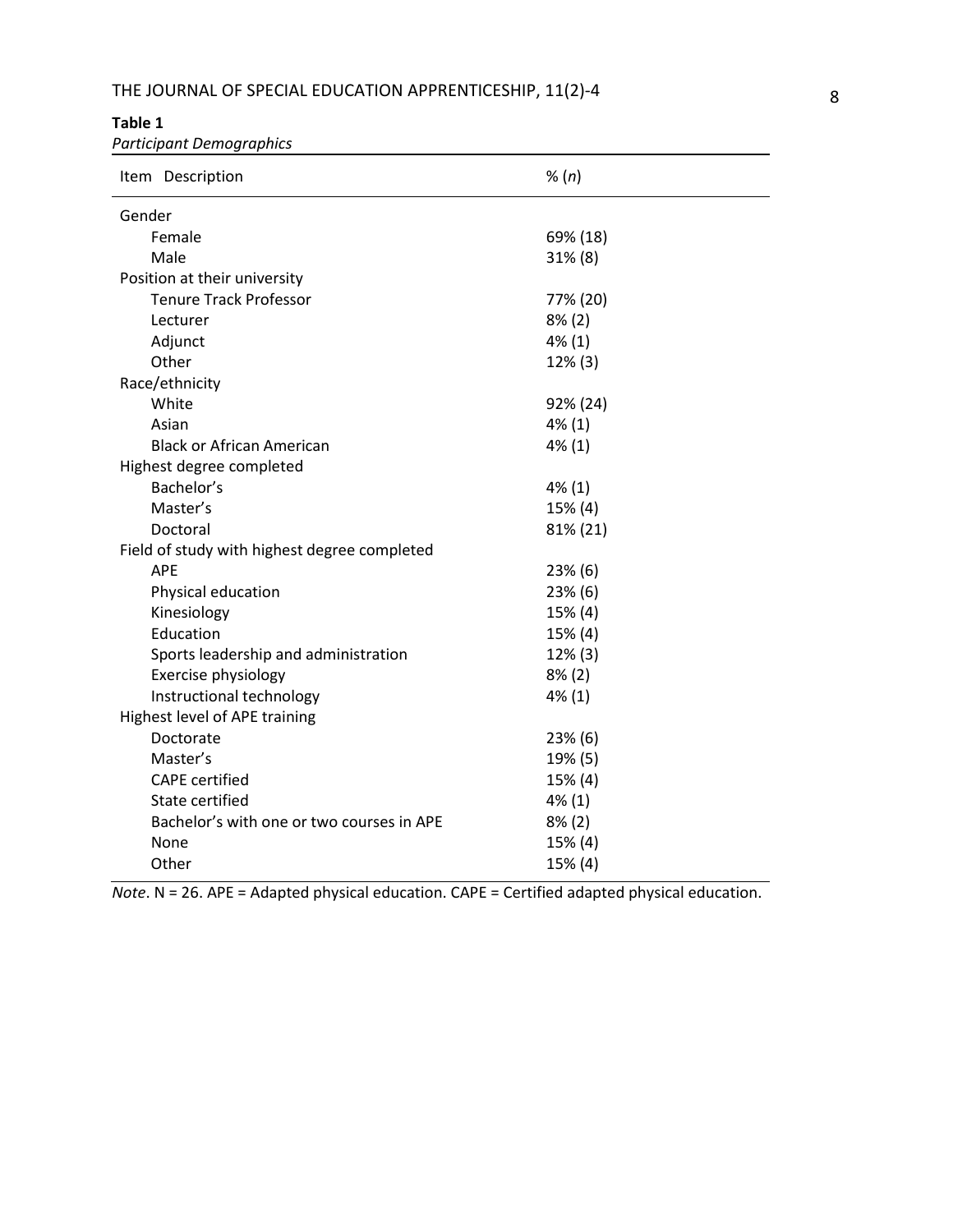## **Profile of Courses**

Descriptive statistics from the initial survey demonstrated that 13 (50%) of the participants reported their introduction to APE course was offered every semester. Nineteen (73%) cited that only one section of the course was provided during the semesters the course was offered. Twenty-three (89%) specified their courses were delivered in a face-to-face setting. A majority indicated that PE majors (*n* = 23, 89%) were enrolled in their course, followed by general kinesiology majors (*n* = 10, 39%) and exercise science majors (*n* = 9, 35%). In addition, seven participants (27%) reported that their department offered either a minor (*n* = 5, 19%), licensure (*n* = 1, 4%), and/or certification (*n* = 2, 8%) in APE. Table 2 provides an overview of the introduction to APE course demographics.

Survey results demonstrated that the textbook *APE and Sport* (*n* = 15, 58%; Winnick & Porretta, 2016) was the most frequently used textbook in the introduction to APE courses. This was followed by *A Teacher's Guide to APE: Including Students with Disabilities in Sports and Recreation* (*n* = 3, 12%; Block, 2016) and *Principles and Methods of APE and Recreation* (*n* = 3, 12%; Roth et al., 2017). Table 3 provides information on the frequency of varying concepts covered in the courses. Responses to the survey item "Describe some of the major assignments that you give your students in your introduction APE course" were categorized independently by the researchers. The assignments indicated were lesson plans (*n* = 12, 46%), assessments (*n* = 10, 38%), reflections (*n* = 10, 38%), IEPs (*n* = 10, 38%), projects (i.e., fact sheets, disability sport programs, case studies = 8, 31%), research papers (*n* = 8, 31%), accessibility routes (*n* = 3, 12%), presentations (*n* = 3, 12%), and observations (*n* = 3, 12%).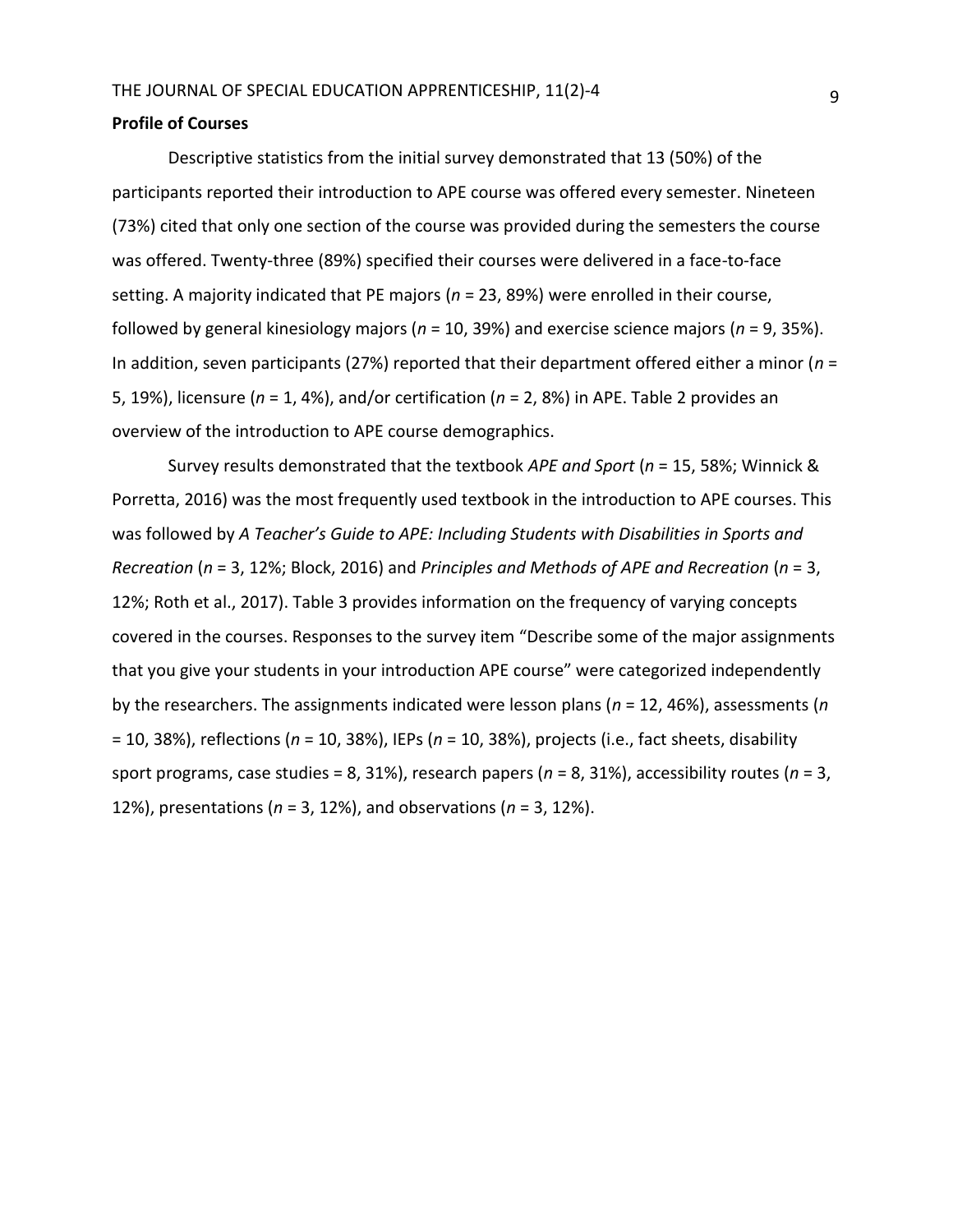# **Table 2**

*Characteristics of Surveyed Introduction to APE Courses*

| Characteristics of Sarveyca introduction to Art Courses<br>Item Description | % (n)      |
|-----------------------------------------------------------------------------|------------|
| Course format                                                               |            |
| Face-to-face                                                                | 89% (23)   |
| Blended                                                                     | 12% (3)    |
| College majors enrolled                                                     |            |
| Exercise science                                                            | 35% (9)    |
| Physical education                                                          | 89% (23)   |
| Athletic training                                                           | 19% (5)    |
| Coaching                                                                    | 27% (7)    |
| Therapeutic recreation                                                      | $8\%$ (2)  |
| Special education                                                           | $12\%$ (3) |
| Pre-physical therapy                                                        | $31\%$ (8) |
| Pre-occupational therapy                                                    | 23% (6)    |
| Kinesiology                                                                 | 39% (10)   |
| Other                                                                       | 15% (4)    |
| Level of students                                                           |            |
| Freshmen                                                                    | 15% (4)    |
| Sophomore                                                                   | 35% (9)    |
| Junior                                                                      | 89% (23)   |
| Senior                                                                      | 58% (15)   |
| Number of students enrolled                                                 |            |
| $5 - 10$                                                                    | 4% (1)     |
| $11 - 15$                                                                   | $31\% (8)$ |
| 15-20                                                                       | 23% (6)    |
| $21 - 25$                                                                   | $4\%$ (1)  |
| 26-30                                                                       | 23% (6)    |
| $31 - 35$                                                                   | 4% (1)     |
| 36-40                                                                       | 4% (1)     |
| Over 51                                                                     | $8\%$ (2)  |
| How often is the course offered                                             |            |
| Every semester                                                              | 50% (13)   |
| Every other semester                                                        | 42% (11)   |
| Every other year                                                            | 8% (2)     |
| Length of course                                                            |            |
| 10 weeks                                                                    | $4\%$ (1)  |
| 15 weeks                                                                    | 15% (4)    |
| 16 weeks                                                                    | 81% (21)   |
| Number of sections offered                                                  |            |
| 1                                                                           | 73% (19)   |
| $\overline{2}$                                                              | 15% (4)    |
| 3                                                                           | $8\%$ (2)  |
| 4                                                                           | 4% (1)     |

*Note*. N = 26.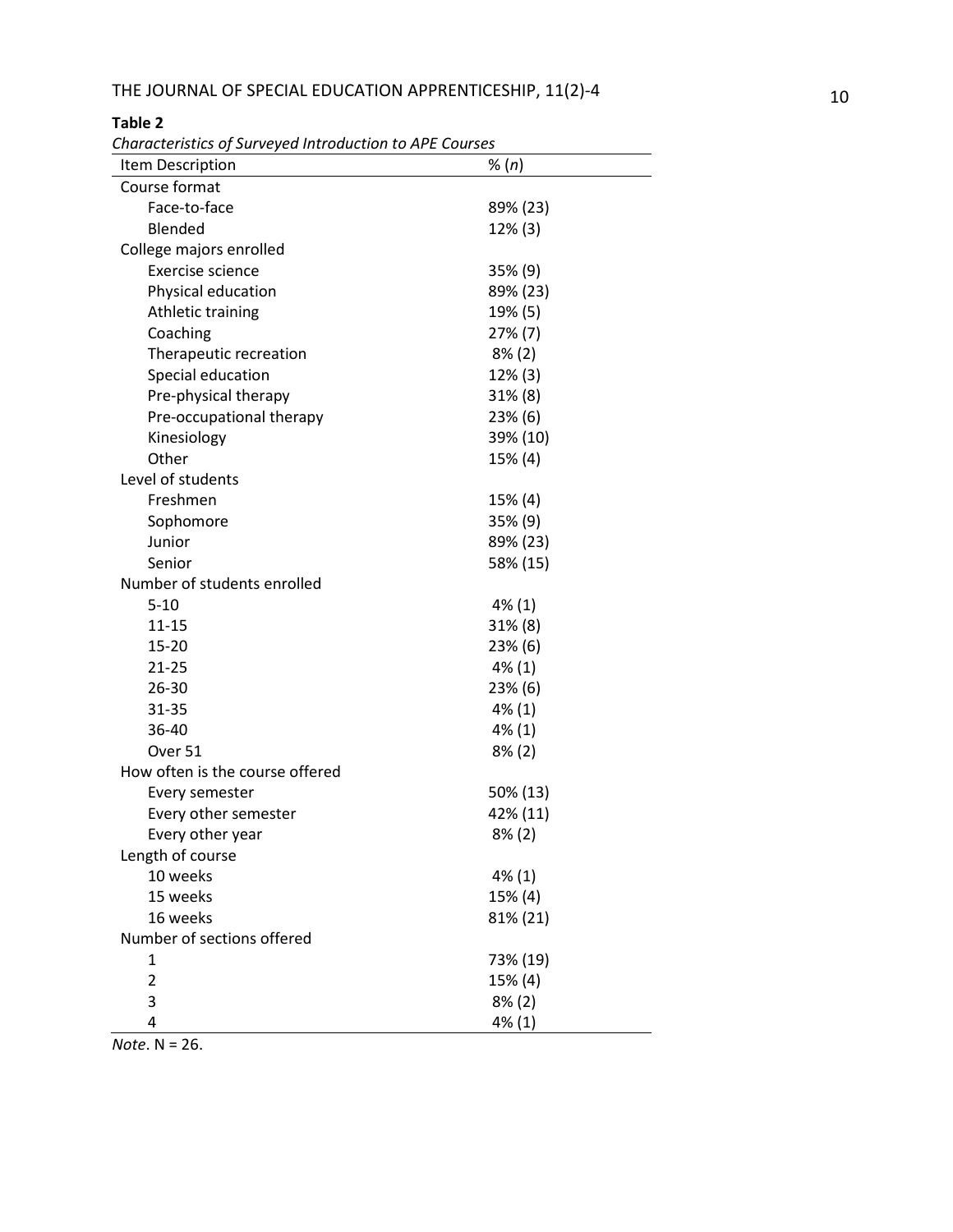| Concept                            | % (n)      |
|------------------------------------|------------|
| Human development                  | 39% (10)   |
| Motor behavior                     | 81% (21)   |
| Exercise science                   | 31% (8)    |
| Measurement and evaluation         | 65% (17)   |
| History and philosophy             | 46% (12)   |
| Unique attributes of learners      | 73% (19)   |
| Curriculum theory and development  | $27\%$ (7) |
| Assessment                         | 73% (19)   |
| Instructional design and planning  | 81% (21)   |
| Teaching                           | 81% (21)   |
| Consultation and staff development | $27\%$ (7) |
| Student and program evaluation     | $35\%$ (9) |
| Continuing education               | $4\%$ (1)  |
| <b>Ethics</b>                      | 46% (12)   |
| Communication                      | 69% (18)   |

#### **Table 3**

*Concepts Covered in Surveyed Introduction to APE Courses*

*Note*. N = 26. Concepts derived from the Adapted Physical Education National Standards (APENS).

## **Profile of Practicums**

Twenty-four (92%) of the participants revealed a practicum component as part of their introduction to APE course. With regard to the location of the practicum, on-campus (*n* = 9, 38%), off-campus (*n* = 8, 33%), and both on-campus and off-campus (*n* = 7, 29%) were reported. Twenty-four also indicated that individuals with autism spectrum disorder, physical disabilities, and intellectual disabilities attended the practicums. Table 4 provides an overview of the practicums offered in conjunction with the introduction to APE courses.

## **Table 4**

## *Profile of Surveyed Practicums*

| Item Description             | % (n)     |  |
|------------------------------|-----------|--|
| Disability types             |           |  |
| Autism Spectrum Disorder     | 100% (24) |  |
| Physical disabilities        | 100% (24) |  |
| Intellectual disabilities    | 100% (24) |  |
| Visual impairments           | 71% (17)  |  |
| Deaf-blind                   | 13% (3)   |  |
| Hearing impairment           | 54% (13)  |  |
| Other health impairment      | 50% (12)  |  |
| <b>Emotional disturbance</b> | 42% (10)  |  |
| Multiple disabilities        | 71% (17)  |  |
| Learning disabilities        | 63% (8)   |  |
| Traumatic brain injury       | 54% (13)  |  |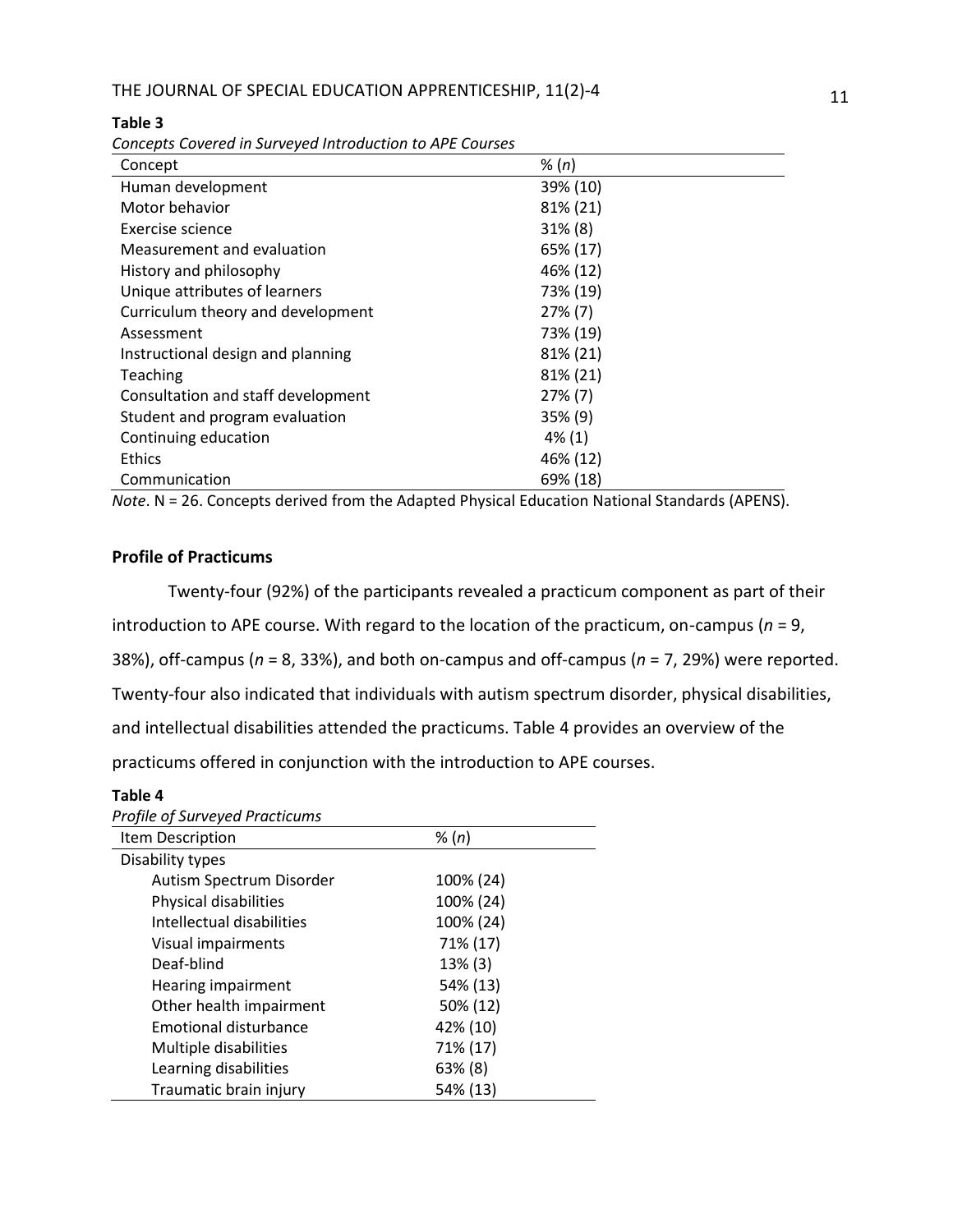| Speech and language impairment | 46% (11)  |  |
|--------------------------------|-----------|--|
| Student grade levels           |           |  |
| Pre-kindergarten               | 38% (9)   |  |
| Elementary                     | 76% (18)  |  |
| Middle school                  | 76% (18)  |  |
| High school                    | 83% (20)  |  |
| Adult                          | 38% (9)   |  |
| Number of hours                |           |  |
| $0 - 10$                       | 17% (8)   |  |
| 11-20                          | 46% (11)  |  |
| 21-30                          | 13% (3)   |  |
| Over 31                        | $8\%$ (2) |  |
| $N \cap H_0 \cap N = 24$       |           |  |

*Note*. N = 24.

#### **Discussion**

All physical educators are expected to facilitate learning for students with a variety of needs, including students with disabilities. However, the preparation to teach students with disabilities in a PE setting varies among undergraduate PETE programs (Piletic & Davis, 2010). Many beginning physical educators are expected to teach students with disabilities after taking one preparation course in APE despite the vast amount of knowledge required to appropriately work with these students (e.g., content knowledge, legal procedures; Kwon, 2018; Piletic & Davis, 2010). Hence, the purpose of this study was to preliminarily describe current undergraduate APE introductory courses, including: (a) instructor demographics, (b) course characteristics, (c) course content and (d) practicum experiences in the USA. We discuss the findings from each category and their implications for practice, as well as areas for future research.

### **Instructor Demographics**

With regard to instructors' training, previous research on APE training of those teaching the introduction to APE course has been mixed. Kwon (2018) reported that a majority of the participants held a doctorate in APE, but the Piletic and Davis (2010) findings show that slightly less than half of faculty teaching APE introductory courses had attained their doctorate with a specialization in APE. Results from the current sample support PETE faculty not having a specialization in APE, as only 23% of the current sample held a doctorate with this specialization. Faculty without a specialization in APE may also focus on different content areas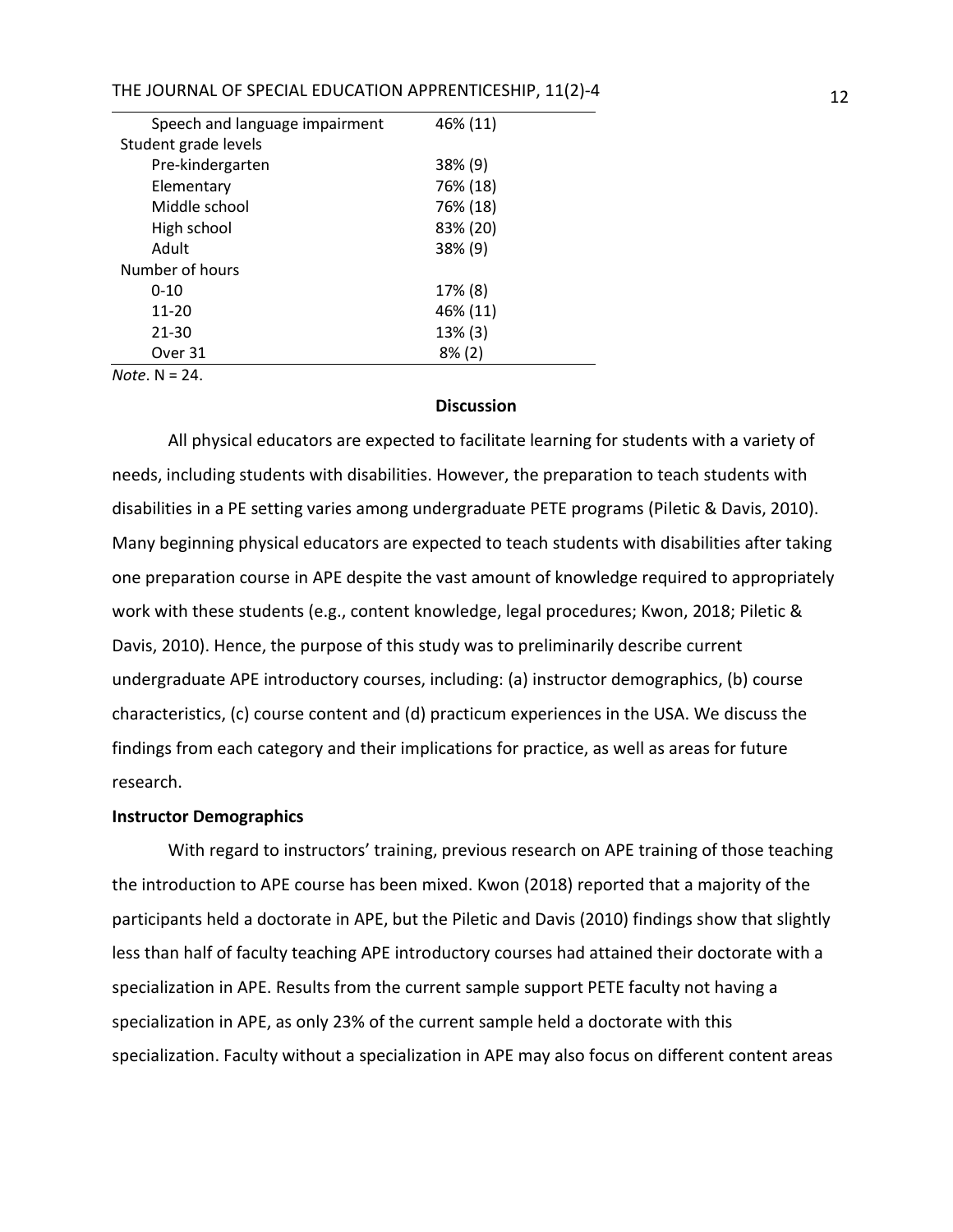when compared to faculty with a doctorate in APE (Piletic & Davis, 2010), which may have led to large discrepancies in the content taught from the current sample.

Participants were predominantly female, White, and tenure track (i.e., position with the possibility of tenure) professors. The overwhelming majority of White professors in APE introductory courses highlights the dominating trend of White PE professionals throughout the field (Landi et al., 2020). As personal identities and experiences contribute to how courses are taught and led (Fitzpatrick & Santamaria, 2015), current reform movements in PE advocate for increased focus on social justice, including more diverse, multicultural demographics among professionals and challenging the normalization of whiteness (i.e., identifying with and perpetuating ideals entrenched in racial constructs) that may also exist in the subfield of APE based on this investigation's homogeneity of APE introductory professors (Blackshear, 2020; Culp, 2020).

One potential starting point for diversifying PE and APE instructor demographics is for existing professionals to practice Applied Critical Leadership, including open and scrutinized discussions of race and ethnicity, reflection on racism, and a willingness to understand individual experiences of students (Fitzpatrick & Santamaria, 2015). Secondly, Fitzpatrick and Santamaria (2015) advocate that purposeful recruitment of students with more diverse backgrounds to PETE, as well as expansion of leadership reflective of diversity, may help disrupt racialization in PE leadership. Though some evidence exists of this shift among student populations (Harrison & Clark, 2016), this shift is not yet reflected in PETE faculty, including among APE introductory course faculty as evidenced here. Additionally, prior work on women and Black APE professionals suggests that early exposure to people with disabilities plays a role in pursuit of an APE profession, perpetuating the need for both recruitment of these groups and practicum experiences in APE introductory courses (McGrath, et al., 2019; Webb & Hodge, 2003; Yang & Elliott, 1999). Future work should examine how experiences in APE introductory courses contribute to development of APE professionals with a specific focus on increasing diversity of leadership among the profession.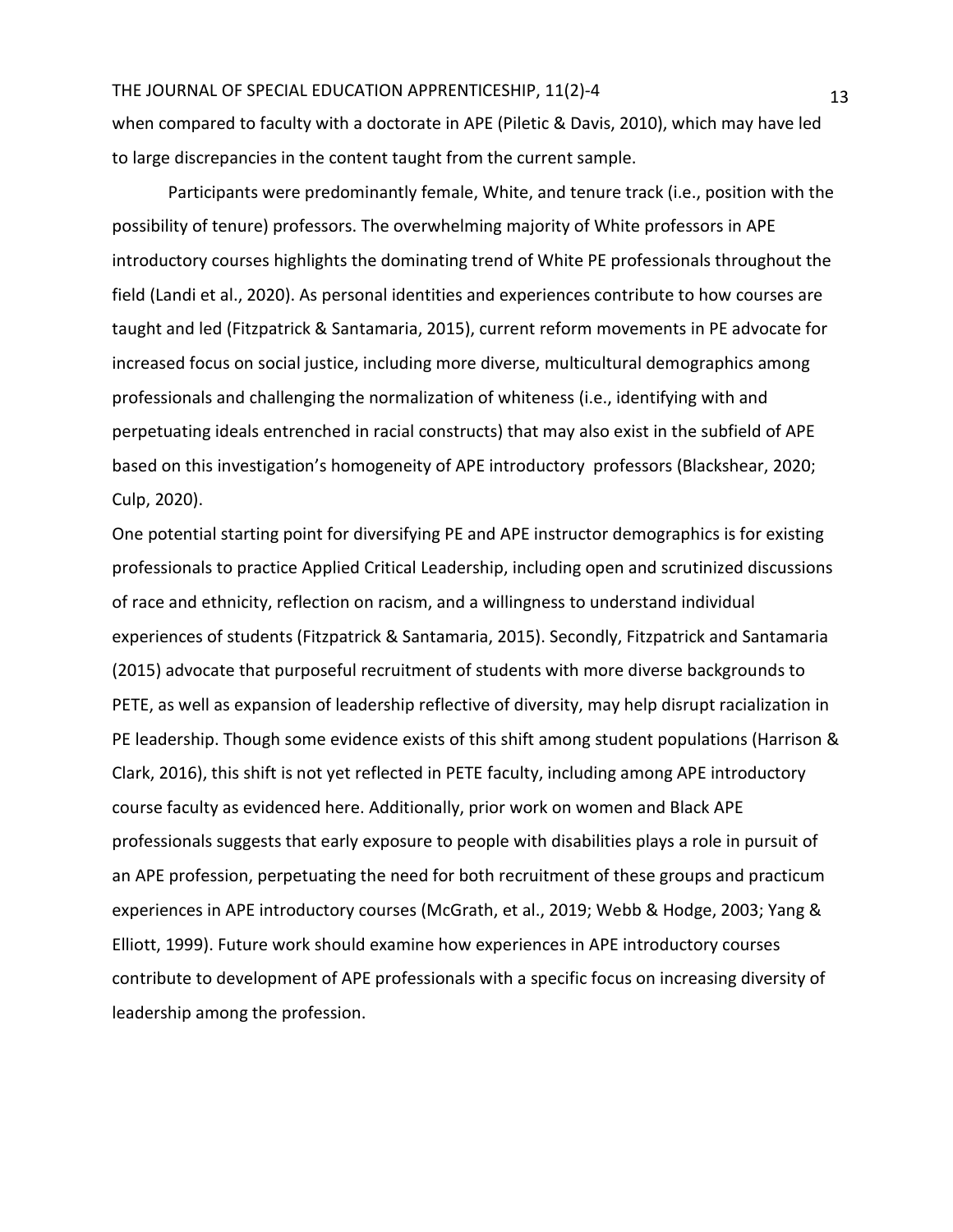#### **Courses Characteristics**

Several commonalities were found among the participating introduction to APE courses. The majority of courses were taught in a face-to-face setting, with most courses being offered for three credit hours. The findings align with previous studies on the demographic information regarding the introduction to APE course (Kwon, 2018; Piletic & Davis, 2010). Most courses represented in this study consisted primarily of upper-class students (i.e., juniors and seniors) with most students classified as PE majors. Piletic and Davis (2010) reported similar results and suggested that many pre-service PE students do not have a methods course until their junior year. Without a strong background in PE pedagogy, this may lead students to question the benefits of the topic at hand and may negatively influence their value towards the topic (Hetland & Strand, 2010; Piletic & Davis, 2010). Furthermore, Piletic and Davis (2010) explained "students who are without a methods course prior to their introduction to APE course, often do not have a sufficient foundation of teaching to include instructional strategies that can then be built upon to address teaching students with disabilities" (p. 31). This may also divert class time from APE specific content to more pedagogical content; however further research is needed to understand how the absence of, or a corresponding, methods course impacts the content of the introduction to APE course. Regardless, it is suggested that PETE programs deliver APE courses after pre-service physical educators have a strong PE pedagogy foundation.

#### **Course Content**

There are currently no official guidelines to develop a framework for APE introductory courses. Therefore, we as leaders in the field turn to the only standards that are available to the profession at this time for guidance. APENS-related concepts covered by the majority of respondents included teaching, instructional design, assessment, and unique attributes of learners, which aligns with previous findings of most important and commonly covered content in APE introductory courses (McNamara et al., 2022; Kwon, 2018; Piletic & Davis, 2010). Promisingly, concepts previously cited as being overlooked in APE introductory coursework, such as communication, ethics, and student and program evaluation (Piletic & Davis, 2010), appear to be addressed by at least 35% of participants in the current study.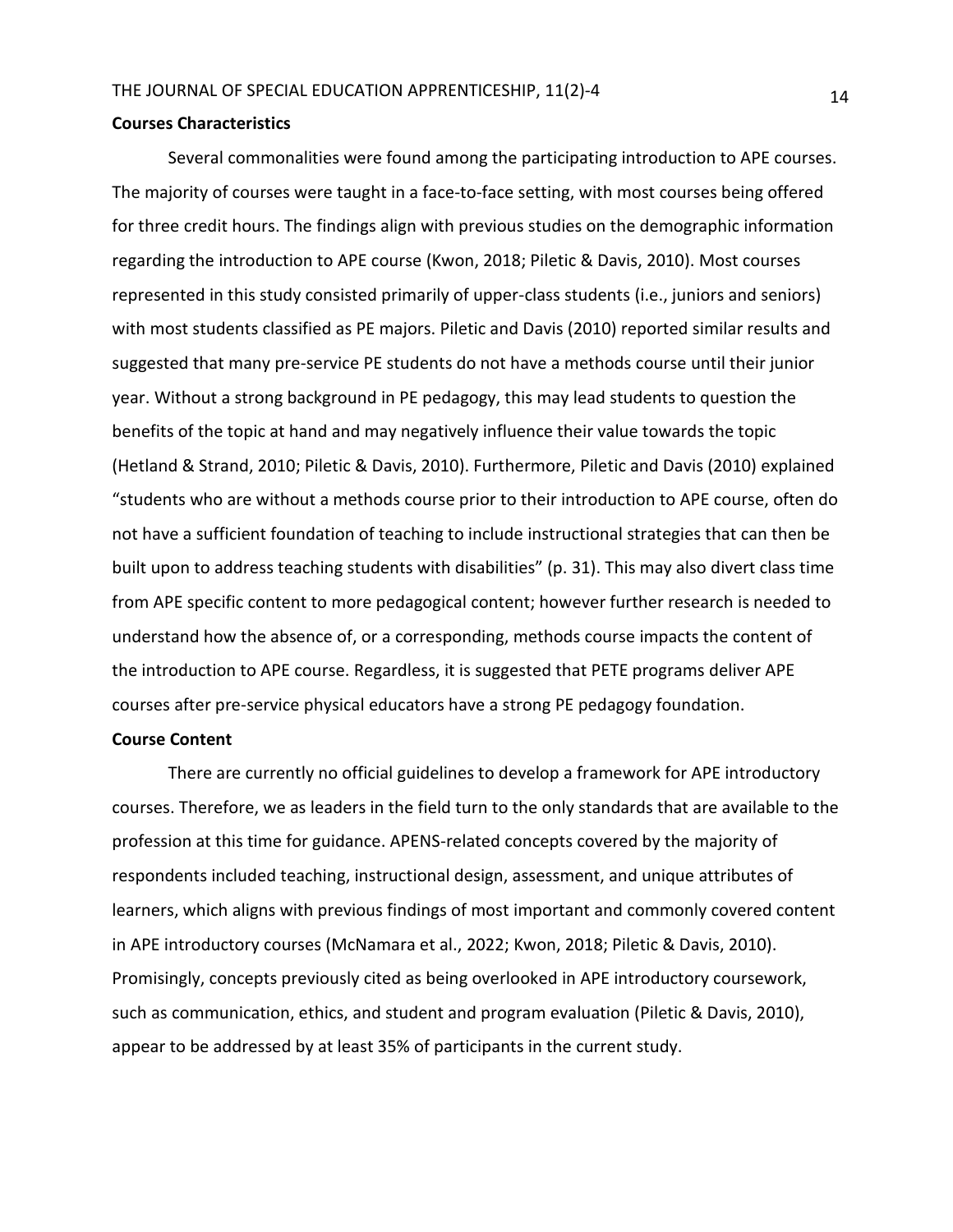While it is encouraging that the surveyed PETE programs appear to be addressing these concepts to better prepare future physical educators, additional research is needed to understand the extent that content related to these concepts is being taught. One possible area of further research emphasis may lie within the textbooks that instructors are using in their introduction to APE courses. The textbook used in most courses may provide additional insight into how instructors are choosing content to focus on, and for how long (McNamara et al., 2022). Indeed, textbooks often play an important role in course sequencing and content (Stark, 2000). For example, the Winnick and Porretta (2016) textbook, which was used by more than half of the participants, has several chapters focused on specific disabilities. The high amount of faculty that reported covering Unique Attributes of Learners may be at least partially attributed to this focus within the textbook. In contrast, the Winnick and Porretta (2016) textbook does not have a strong emphasis on exercise science or curriculum theory, which again may be attributed to a small number of faculty that reported a focus on these concepts. There is a need for further research on the textbooks and other factors that drive content emphases in these courses.

Less than half of surveyed instructors focused on the concepts of ethics, history and philosophy, or curriculum theory and development, aligning with prior findings (Kwon, 2018; Piletic & Davis, 2010). These standards encompass understandings of philosophies around educational laws, developing and selecting assessments appropriate for PE students, and engaging in ethical practices with the purpose of advancing the status of students with disabilities in physical activity settings (Kelly, 2019). Understanding these concepts is fundamental for developing physical educators with strong pedagogical philosophies that can effectively teach students from diverse and marginalized backgrounds, including students with disabilities. The lack of coverage on these concepts is not surprising, as previous literature suggests the introduction to APE course is focused primarily on introduction to content and not depth of content (Piletic & Davis, 2010), wherein some of these concepts may be more understood and applicable for professionals beyond the APE introductory course. When considering the large amount of information that must be covered in this single course, the surveyed instructors may have (rightfully) selected concepts they deemed more important than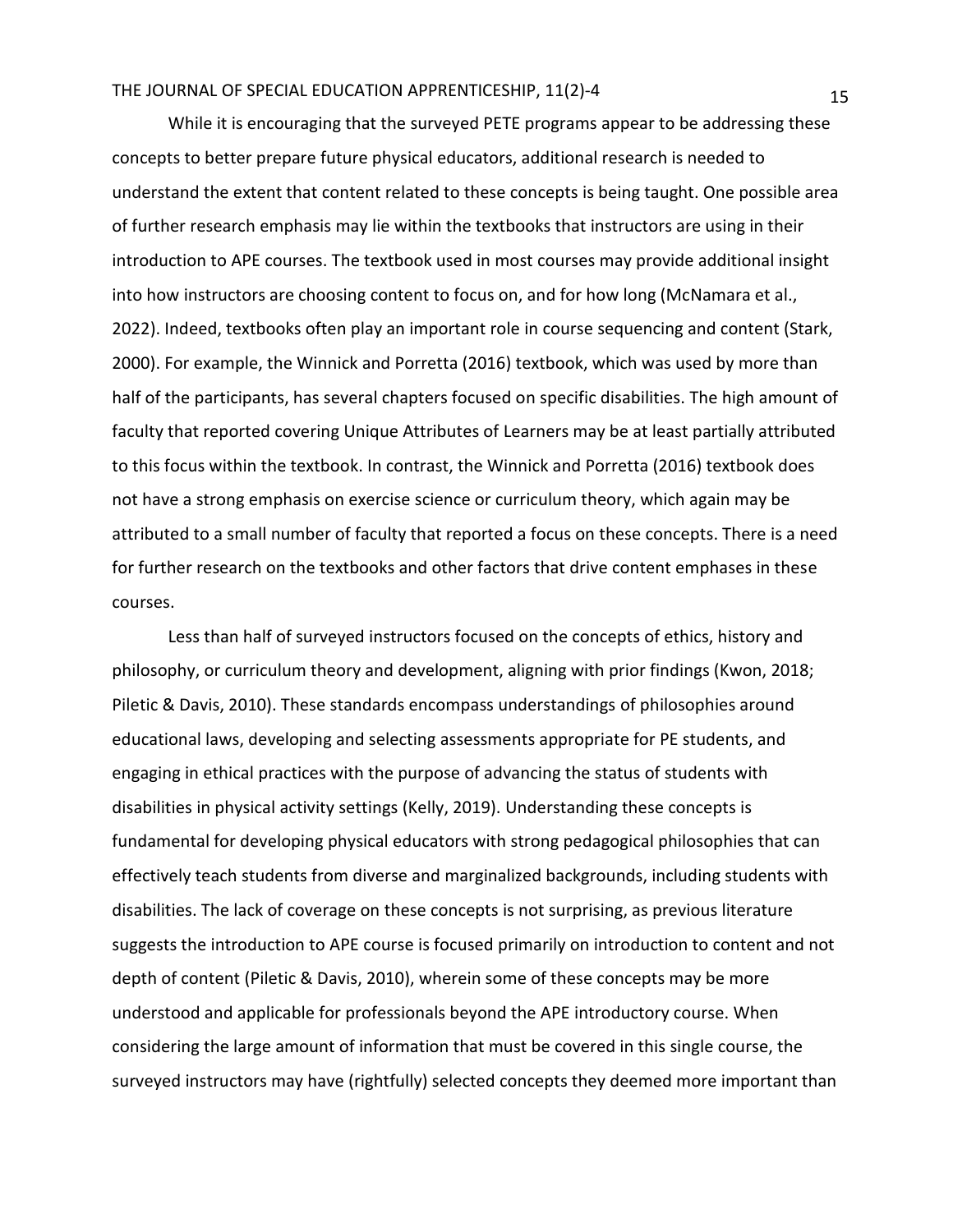others. This deficiency substantiates claims that the current emphasis on theory and practice of inclusion with regard to students with disabilities is not enough (McGrath et al., 2019), especially given that physical educators who value inclusion are more likely to adopt inclusive pedagogical practices (Vickerman & Maher, 2018). Accompanied by research showing physical educators often feel their initial training inadequately prepared them to teach students with various disabilities, especially in an inclusive setting (Block et al., 2016; Haegele et al., 2020; Hutzler et al., 2019; Lirgg et al., 2017; McGrath et al., 2019; Morley et al., 2020), an additional course dedicated to covering APE content for PETE students appears overwhelmingly necessary. Of note, however, is that roughly half of PETE programs in the USA have previously been reported to practice infusion of APE concepts into other courses (Kwon, 2018; Piletic & Davis, 2010). The specific content and extent of infusion of APE concepts in other courses needs further research. Further, the level of research-based content being covered in these courses is also unknown but may provide additional insight into current and best practices for content selection (McNamara et al., 2021b).

## **Practicum Experiences**

Nearly all of the participants (92%) reported a practicum component. This preliminary prevalence is higher than both Piletic and Davis' (2010) and Kwon's (2018) previous findings (66% and 84%, respectively). The results of the present study also indicated there may be disparity in the types of practicum experiences, demonstrated by a variety of practicum types (e.g., observations, direct teaching), settings (e.g., public schools, communities), and populations (e.g., age-level, disability type) reported.

The surveyed practicums included people with a variety of disabilities. Lirgg and colleagues (2017) have stated that teachers feel the most difficult disabilities to teach are children with autism, visual impairment, or multiple and severe disabilities. Results from the current study show that 100% of the practicums included children with autism. Seventy-one percent (71%) included children with visual impairment, and 71% also said they included children with multiple disabilities. While not every PETE student will work with each disability, it appears that they are being exposed to a variety of disabilities to help them with their introduction into teaching in public schools.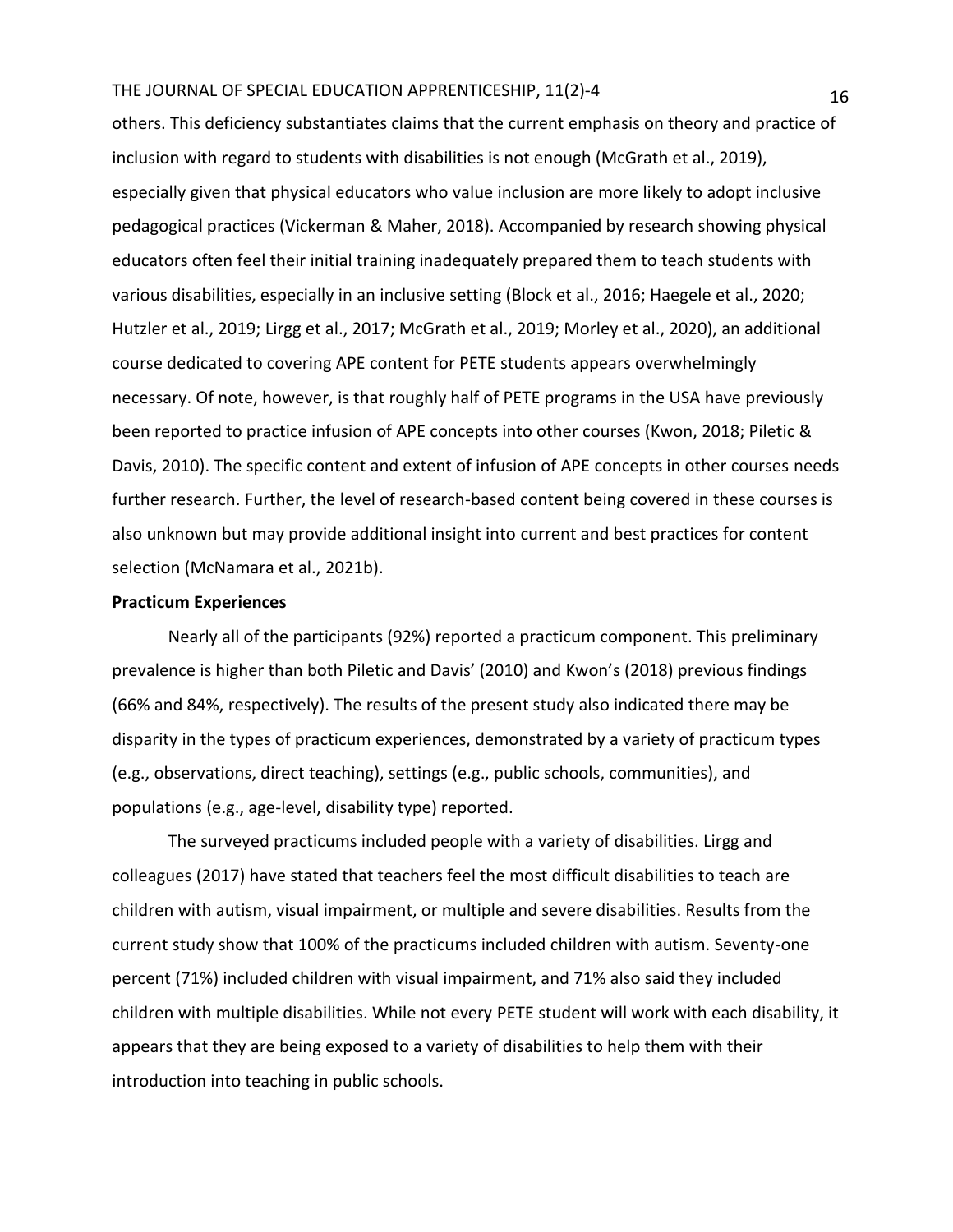Nearly 20% of the surveyed APE introductory courses had less than 10 hours dedicated to practicum experiences, which is like the 22.43% reported by Piletic and Davis (2010) but more than the 13% reported by Kwon (2018). However, both of these key prior studies also indicate one-quarter up to half of surveyed programs requiring more than 20 hours of practicum experiences in comparison to the current study's 21%. This finding is concerning, as some data suggests that differences in pre-service physical educators' perspectives towards students with disabilities significantly alter from approximately 16 hours in a practicum experience (Hodge & Jansma, 1999; Kwon, 2018). Further analysis of practicum experiences is necessary to determine how different formats and experiences vary in their influence on preservice physical educators' knowledge and attitudes towards students with disabilities, as prior research indicates conflicting results regarding variability (Qi & Ha, 2012).

#### **Limitations**

Several limitations in this preliminary investigation into APE introductory course characteristics should be addressed. First, a larger sample is desirable to better represent the population and provide more confidence in the reported findings. The 100 schools invited to participate were based on a list of the most popular PE programs from stateuniversity.com; however, the website sponsor does not guarantee the accuracy of the list. A validated list of current PETE programs would help in improving sampling strategies, survey reach and response rates, as well as guide future research related to the status of APE introductory courses in PETE programs. The survey used in this study demonstrated face validity in line with similar prior research; however conducting psychometric evaluations on the survey could improve validity. The results from this study should be generalized with caution, as those with more expertise and interest in APE may have been more apt to participate, subjecting the results to participation bias. Additionally, the results in this study are from self-reported data and are dependent on the honesty of the participants. This limitation, however, is pervasive in many previous studies related to PETE programs and their associated courses (e.g., McEvoy et al., 2015; Piletic & Davis, 2010). Finally, information was collected from both introduction to APE and APA courses, though they are not synonymous. To help mitigate this limitation, course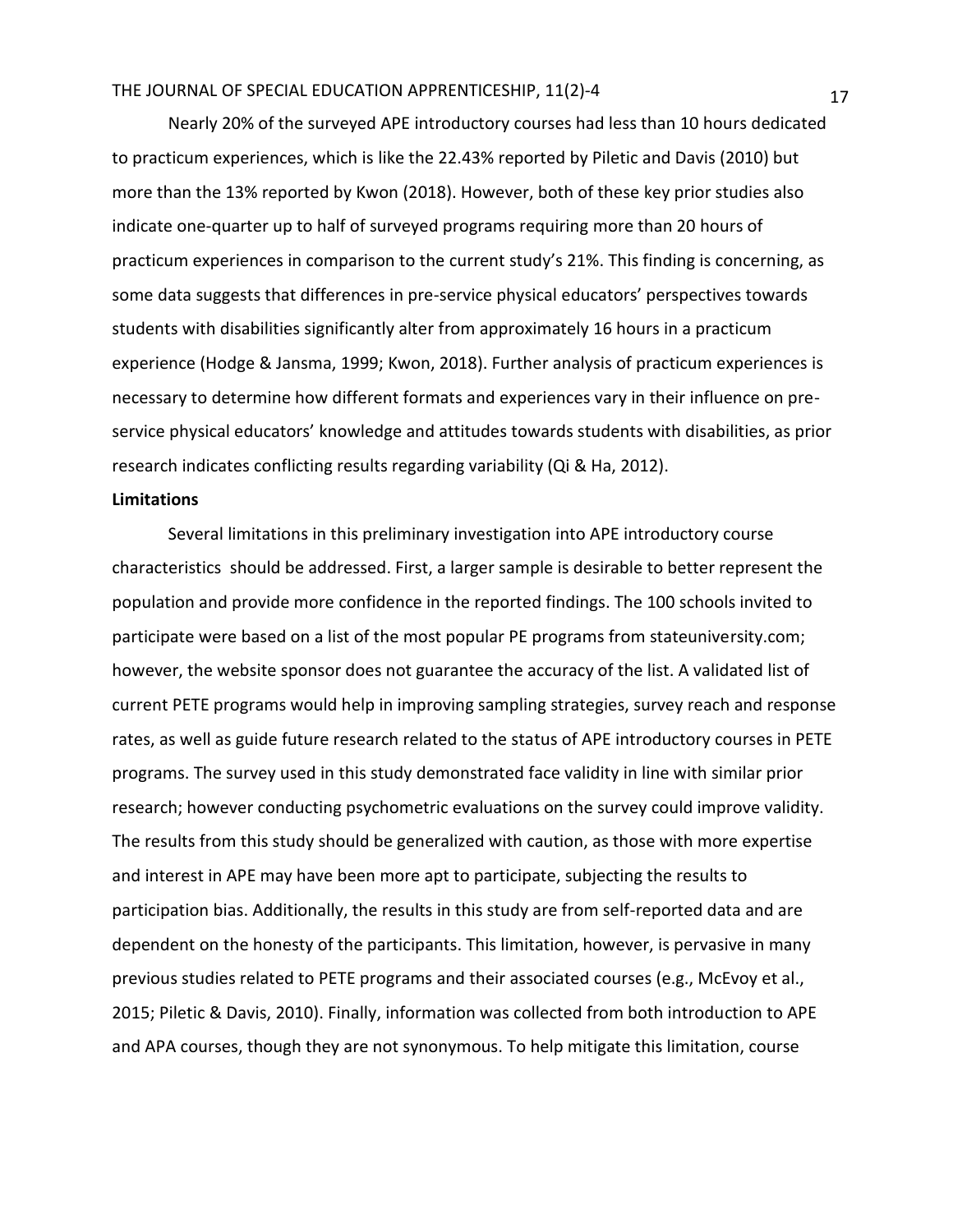descriptions and objectives were reviewed in the syllabi to confirm that the participating course specifically mentioned teaching individuals with disabilities in a PE setting.

#### **Conclusions**

The results from this preliminary study echo findings from Piletic and Davis (2010) and Kwon (2018) including instructor qualifications and other general course details, but differ with fewer practicum hours required. PETE programs in the USA continue to dedicate a single 3 credit course for APE introductory training, despite perceptions of inadequacy to work with students with disabilities and desire for more pre-service training from physical educators. Although there may be benefits associated with the noted variability in these courses, benefits may also exist from creating a more uniform and evidence-based curriculum for APE introductory courses for future physical educators. However, highlighting the current status of APE introductory courses may assist in driving curriculum development for existing and new PETE programs such as content gaps, and the number and sequence of courses offered (i.e., methods before APE). Further research is needed to deepen the understanding of how PETE programs are preparing their students to work with students with disabilities, and if program variability affects the pre- and in-service physical educators' content knowledge, teaching abilities, or attitudes towards teaching students with disabilities. However, this study provides forward progress in light of the limited research in physical educators' APE training.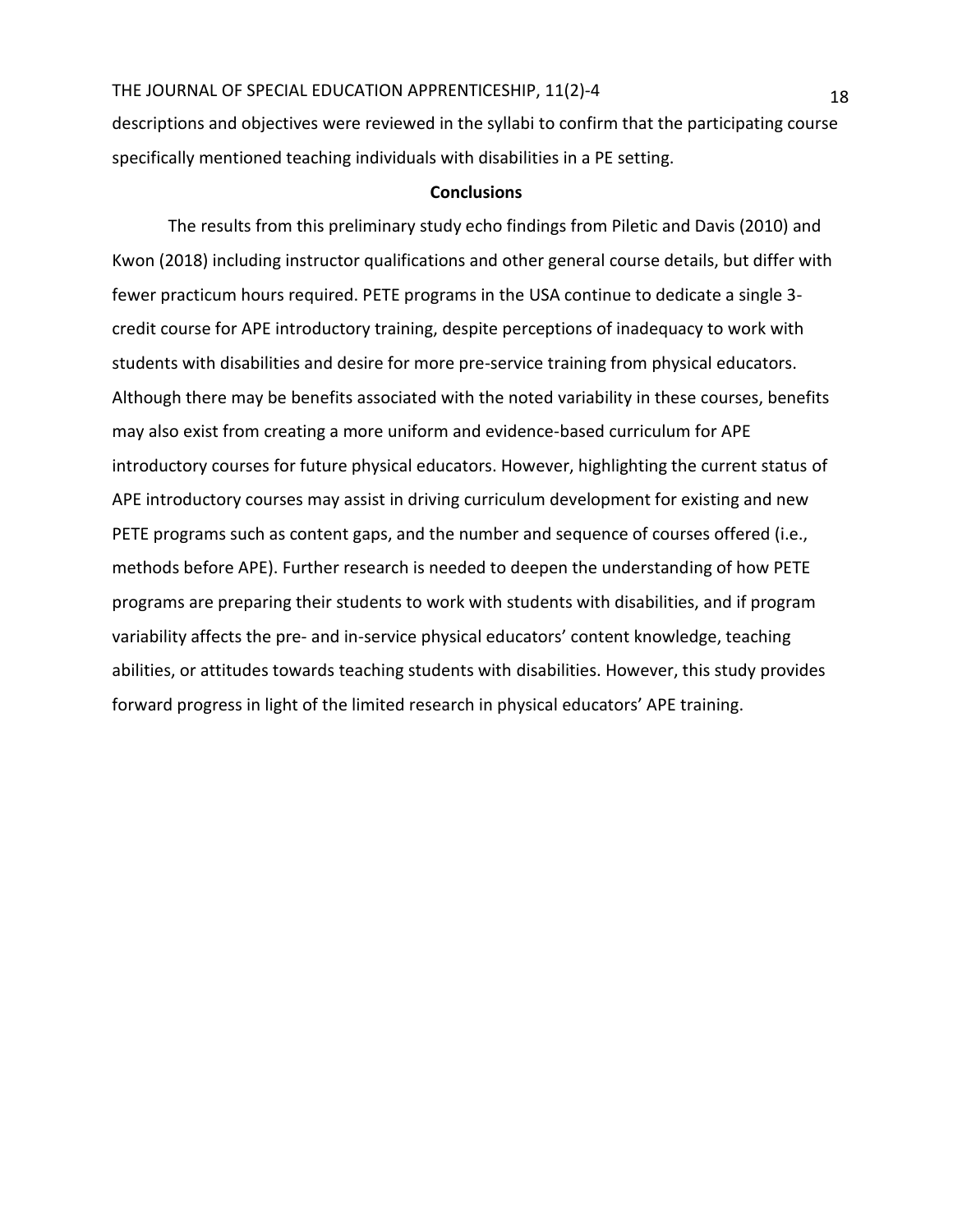#### **References**

- Blackshear, T. B. (2020). # SHAPEsoWhite. *Physical Education and Sport Pedagogy, 25*(3), 240- 258.<https://doi.org/10.1080/17408989.2020.1741533>
- Block, M. E. (2016). *A teacher's guide to adapted to physical education* (4th ed.). Paul H. Brookes Publishing.
- Block, M. E., Kwon, E. H., & Healy, S. (2016). Preparing future physical educators for inclusion: Changing the physical education teacher training program. *Revista da Associando Brasileira de Atividade Motora Adaptada, 17*(1), 9-12. [https://doi.org/10.36311/2674-](https://doi.org/10.36311/2674-8681.2016.v17n1.02.p9) [8681.2016.v17n1.02.p9](https://doi.org/10.36311/2674-8681.2016.v17n1.02.p9)
- Boateng, G. O., Neilands, T. B., Frongillo, E. A., Melgar-Quinonez, H. R., & Young, S. L. (2018). Best practices for developing and validating scales for health, social, and behavioral research: A primer. *Frontiers in Public Health, 6*, 149. <https://doi.org/10.3389/fpubh.2018.00149>
- Case, L. K. (2021). *An updated view of university-based service-learning in adapted physical activity: Instructor-reported use of best practices, challenges and supports* [Doctoral dissertation, Oregon State University]. ScholarsArchive@OSU. [https://ir.library.oregonstate.edu/concern/graduate\\_thesis\\_or\\_dissertations/p8418v77](https://ir.library.oregonstate.edu/concern/graduate_thesis_or_dissertations/p8418v77z) [z](https://ir.library.oregonstate.edu/concern/graduate_thesis_or_dissertations/p8418v77z)
- Culp, B. (2020). Physical education and anti-blackness. *Journal of Physical Education, Recreation & Dance, 91*(9), 3-5.<https://doi.org/10.1080/07303084.2020.1811618>
- Fitzpatrick, K., & Santamaría, L. J. (2015). Disrupting racialization: Considering critical leadership in the field of physical education. *Physical Education and Sport Pedagogy, 20*(5), 532- 546.<https://doi.org/10.1080/17408989.2014.990372>
- Flory, S. B., & Landi, D. (2020). Equity and diversity in health, physical activity, and education: Connecting the past, mapping the present, and exploring the future. *Physical Education and Sport Pedagogy, 25*(3), 213-224.<https://doi.org/10.1080/17408989.2020.1741539>
- Haegele, J., Wilson, W., Zhu, X. Bueche, J. J., Brady, E., & Li, C. (2020). Barriers and facilitators to inclusion in integrated physical education: Adapted physical educators' perspectives. *European Physical Education Review, 27*(2), 297-311. [https://doi.org/10.1177/1356336X20944429](https://doi.org/10.1177%2F1356336X20944429)
- Harrison Jr, L., & Clark, L. (2016). Contemporary issues of social justice: A focus on race and physical education in the United States. *Research Quarterly for Exercise and Sport, 87*(3), 230-241.<https://doi.org/10.1080/02701367.2016.1199166>
- Hetland, K. M., & Strand, B. (2010). A descriptive analysis of undergraduate PETE programs in the central district. *ICHPER-SD Journal of Research in Health, Physical Education, Recreation Sport and Dance, 5*(1), 3-9.
- Hodge, S. R., & Jansma, P. (1999). Effects of contact time and location of practicum experiences on attitudes of physical education major. *Adapted Physical Activity Quarterly, 16*(1), 48– 63.<https://doi.org/10.1123/apaq.16.1.48>
- Hutzler, Y., Meier, S., Reuker, S., & Zitomer, M. (2019). Attitudes and self-efficacy of physical education teachers toward inclusion of children with disabilities: A narrative review of international literature. *Physical Education and Sport Pedagogy, 24*(3), 249-266. <http://doi:10.1080/17408989.2019.1571183>
- Kelly, L. E. (2019). *Adapted physical education national standards*. Human Kinetics.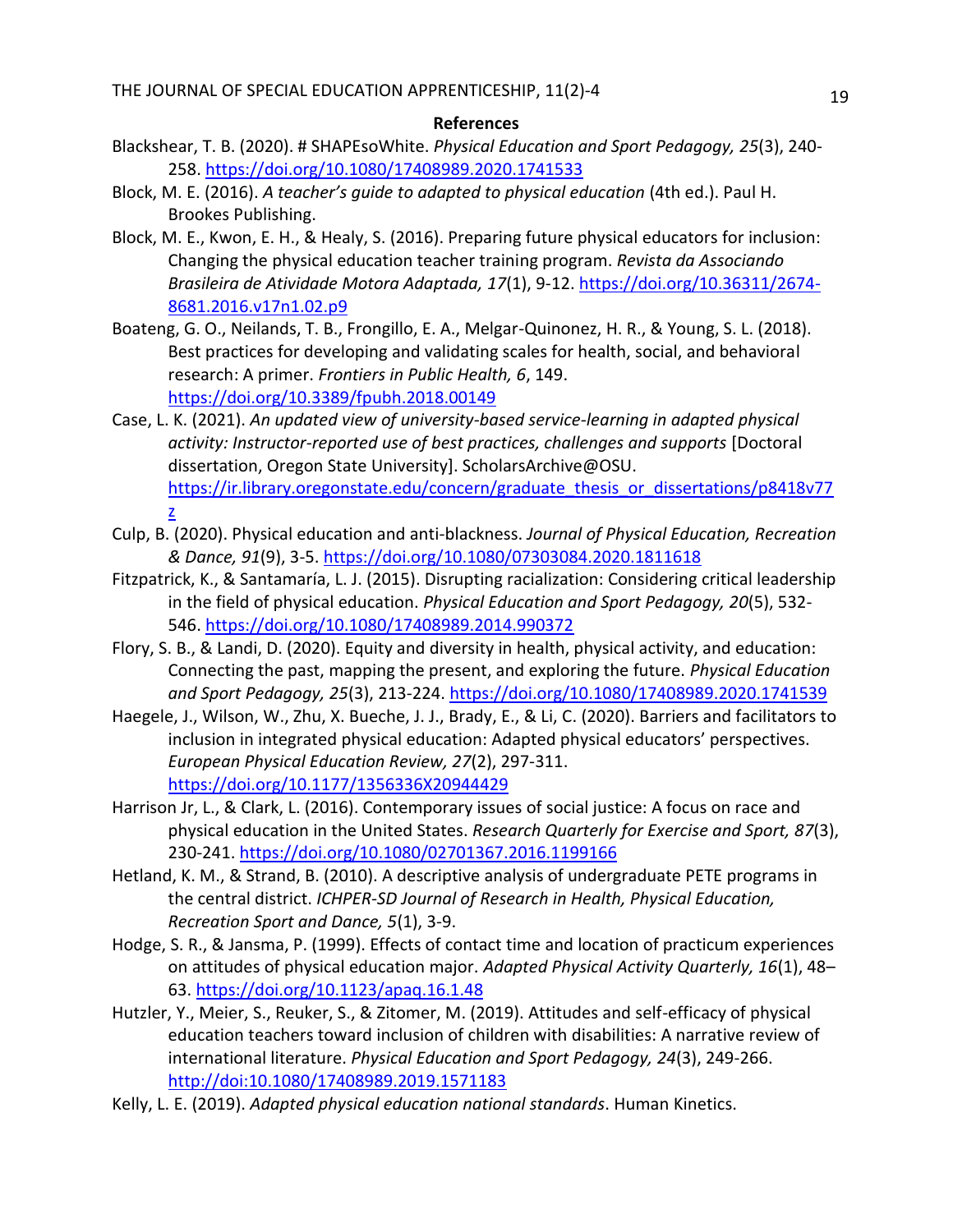- Kwon, E. H. (2018). Status of introductory APE course and infusion in PETE program. *Palaestra, 32*(1), 32-39.
- Landi, D., Lynch, S., & Walton-Fisette, J. (2020). The A–Z of social justice physical education: Part 2. *Journal of Physical Education, Recreation & Dance, 91*(5), 20-27. <https://doi.org/10.1080/07303084.2020.1739433>
- Layne, T. E., & Blasingame, J. (2018). Analysis of a physical education teacher education field experience of working one-on-one with students with severe and profound disabilities in a self-contained environment. *The Physical Educator, 75*(4), 638-700. <http://doi:10.18666/tpe-2018-v75-i4-7952>
- Lirgg, C. D., Gorman, D. R., Merrie, M. D., & Shewmake, C. (2017). Exploring challenges in teaching physical education to students with disabilities. *Palaestra, 31*(2), 13-18.
- Maher, A. J., & Fitzgerald, H. (2020). Initial teacher education and continuing professional development: The perspectives of special school physical education teachers. *Curriculum Studies in Health and Physical Education, 11*(1), 18-33. <https://doi.org/10.1080/25742981.2019.1696687>
- McCracken, T., Chapman, S., & Piggott, B. (2020). Inclusion illusion: A mixed-methods study of preservice teachers and their preparedness for inclusive schooling in health and physical education. International Journal of Inclusive Education, 1-19. Advance online publication.<https://doi.org/10.1080/13603116.2020.1853259>
- McEvoy, E., MacPhail, A., & Heikinaro-Johansson, P. (2015). Physical education teacher educators: A 25-year scoping review of literature. *Teaching and Teacher Education, 51*, 162-181.<https://doi:10.1016/j.tate.2015.07.005>
- McGrath, O., Crawford, S., & O'Sullivan, D. (2019). 'It's a challenge': Post primary physical education teachers' experiences of and perspectives on inclusive practice with students with disabilities. *European Journal of Adapted Physical Activity, 12*(1), 1-14. <https://doi.org/10.5507/euj.2018.011>
- McNamara, S. W. T., Wilson, K., & Lieberman, L. (2022). The syllabus is a living document: An examination of introductory adapted physical education syllabi. *The Physical Educator*, *79,* 117-141.<https://doi.org/10.18666/TPE-2022-V79-12-10607>
- McNamara, S. W. T., Lieberman, L., Wilson, K., & Colombo-Dougovito, A. (2021a). 'I mean I hate to say it's sink or swim, but…': College course instructors' perceptions of the adapted physical education content that they prioritize and teach. *Sport, Education and Society, 92*(3), 339-351.<https://doi:10.1080/13573322.2021.1882978>
- McNamara, S., Colombo-Dougovito, A., Weiner, B., & Ahrens, C. (2021b). Adapted physical educators' perspectives of educational research. *Research Quarterly for Exercise and Sport, 92*(3), 339-351*.* <https://doi.org/10.1080/02701367.2020.1732858>
- Morley, D., Banks, T., Haslingden, C., Kirk, B., Parkinson, S., Van Rossum, T., Morley, I., & Maher, A. (2020). Including pupils with special educational needs and/or disabilities in mainstream secondary physical education: A revisit study. *European Physical Education Review, 27*(2), 401-418.<https://doi.org/10.1177/1356336X20953872>
- National Center for Education Statistics (NCES). (2020). *The condition of education: Students with disabilities* (NCES 2020-144). Washington, D.C.: National Center for Education Statistics.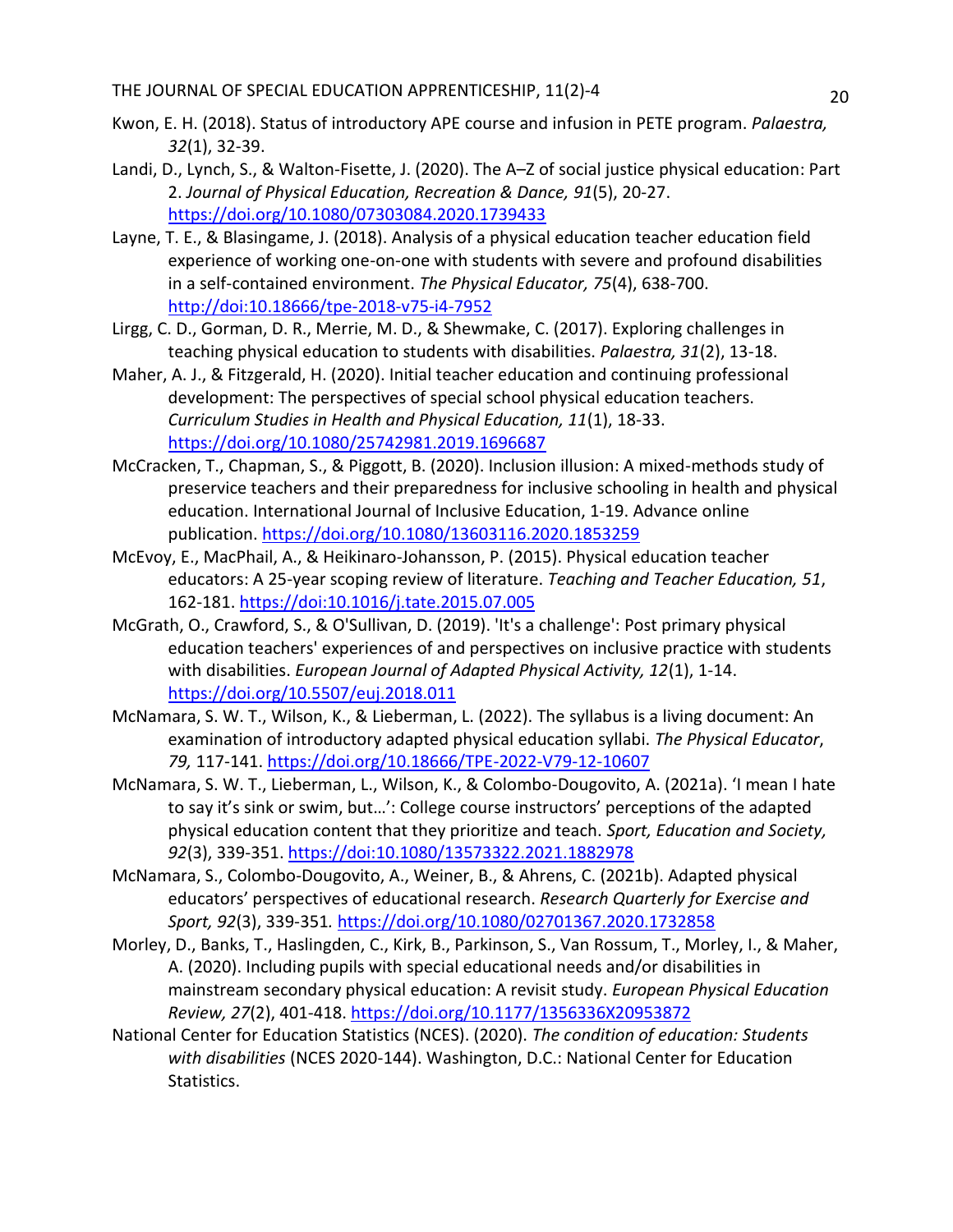- Piletic, C. K., & Davis, R. (2010). A profile of the introduction to adapted physical education course within undergraduate physical education teacher education programs. *ICHPER-SD Journal of Research, 5*(2), 26-32.
- Qi, J., & Ha, A. S. (2012). Inclusion in physical education: A review of literature. *International Journal of Disability, Development and Education, 59*(3), 257-281. <https://doi.org/10.1080/1034912X.2012.697737>
- Rekaa, H., Hanisch, H., & Ytterhus, B. (2019). Inclusion in physical education: Teacher attitudes and student experiences. A systematic review. *International Journal of Disability, Development and Education, 66*(1), 36-55. <https://doi.org/10.1080/1034912X.2018.1435852>
- Roth, K., Zittel, L., Pyfer, J., & Auxter, D. (2017). *Principles and methods of adapted physical education and recreation* (12th ed.). Jones & Bartlett Publishers.
- Stark, J. S. (2000). Planning introductory college courses: Content, context and form. *Instructional Science, 28*(5), 413-438.<https://doi.org/10.1023/A:1026516231429>
- Taliaferro, A. R., & Bulger, S. M. (2020). A Delphi study of effective adapted physical education practicum experiences. *Adapted Physical Activity Quarterly, 37*(1), 20-40. <https://doi.org/10.1123/apaq.2018-0199>
- Taliaferro, A. R., Hammond, L., & Wyant, K. (2015). Preservice physical educators' self-efficacy beliefs toward inclusion: The impact of coursework and practicum. *Adapted Physical Activity Quarterly, 32*(1), 49-67.<http://doi:10.1123/apaq.2013-0112>
- Tant, M., & Watelain, E. (2016). Forty years later, a systematic literature review on
- inclusion in physical education (1975-2015): A teacher perspective. *Education Research Review, 19*, 1-17.<https://doi.org/10.1016/j.edurev.2016.04.002>
- United Nations. (2006). *Convention on the rights of persons with disabilities. Treaty Series*, 2515, 3. Retrieved January 4, 2021 from [https://www.un.org/development/desa/disabilities/convention-on-the-rights-of](https://www.un.org/development/desa/disabilities/convention-on-the-rights-of-persons-with-disabilities.html)[persons-with-disabilities.html](https://www.un.org/development/desa/disabilities/convention-on-the-rights-of-persons-with-disabilities.html)
- U.S. Department of Education. (2018, January). *39th annual report to Congress on the implementation of the Individuals with Disabilities Education Act*, *2017* (ED-OSE-12-C-0031). Retrieved from https://www2.ed.gov/about/reports/annual/osep/index.html
- Vickerman, P., & Maher, A. (2018). *Teaching physical education to children with special educational needs and disabilities*. Routledge.
- Webb, D., & Hodge, S. R. (2003). Factors that influence career choice of African American students to enter the adapted physical education profession. *The Physical Educator, 60*(3), 134-150.
- Wilhemsen, T., & Sorensen, M. (2017). Inclusion of children with disabilities in physical education: A systematic review of literature from 2009 to 2015. *Adapted Physical Activity Quarterly, 34*(3), 311-337.<https://doi.org/10.1123/apaq.2016-0017>
- Wilson, W. J., Kelly, L. E., & Haegele, J. A. (2019). 'We're asking teachers to do more with less': Perspectives on least restrictive environment implementation in physical education. *Sport, Education, and Society*. Advance online publication. <https://doi.org/10.1080/13573322.2019.1688279>
- Winnick, J., & Porretta, D. L. (2016). *Adapted physical education and sport* (6th ed). Human Kinetics.